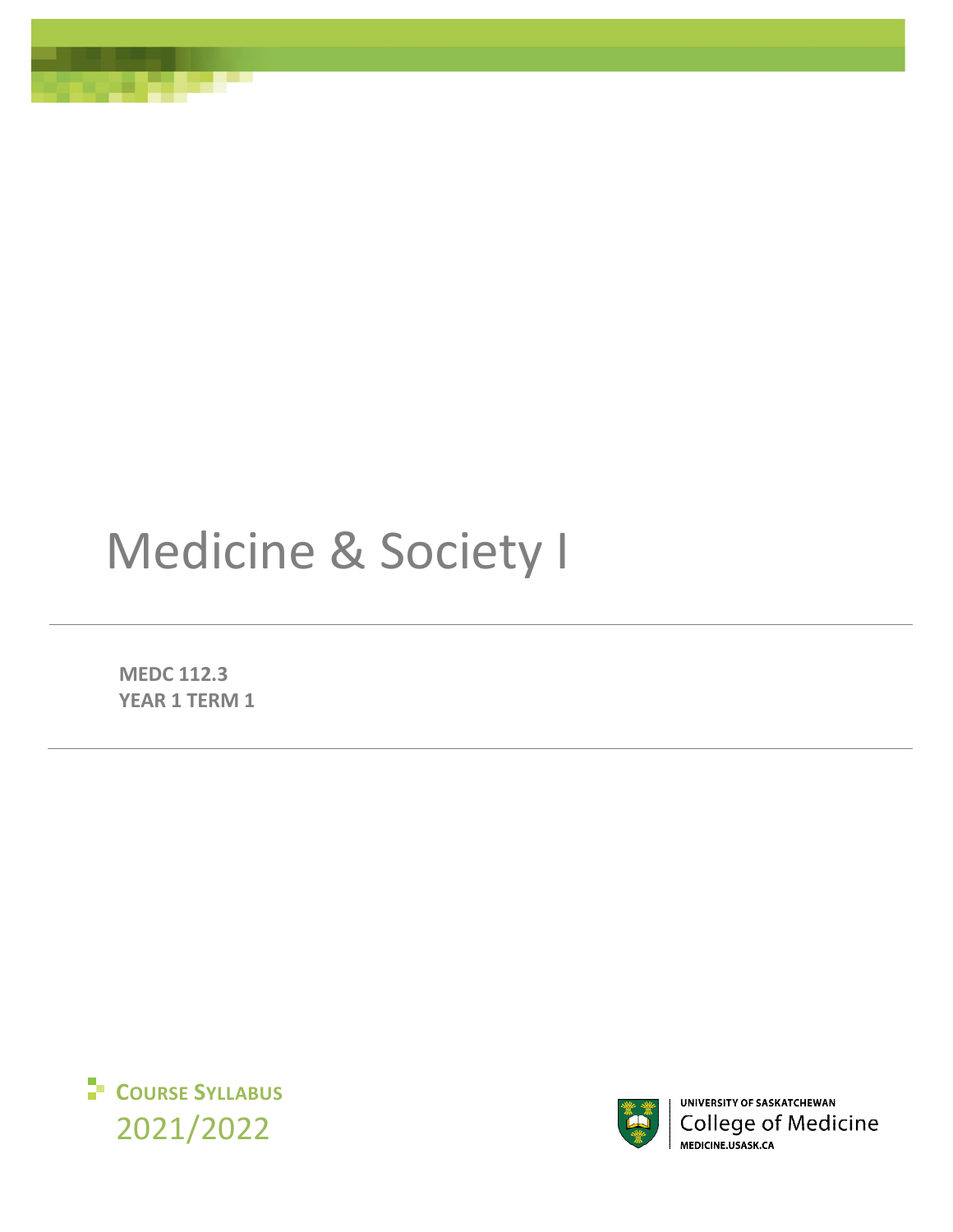*As we gather here today, we acknowledge we are on Treaty Six Territory and the Homeland of the Métis. We pay our respect to the First Nation and Métis ancestors of this place and reaffirm our relationship with one another. We recognize that in the course of your studies you will spend time learning in other traditional territories and Métis homelands. We wish you safe, productive, and respectful encounters in these places.*

# **Medicine and Society I Syllabus: Outline**

*The Covid-19 pandemic has caused significant changes to delivery of medical curriculum. We are planning to include in-person educational experiences, where possible, during the 2021-22 Fall Term. However, due to these circumstances the College of Medicine undergraduate education program may need to:* 

- *Modify curriculum content delivery outside of usual procedures and at short notice.*
- *Modify Course assessments which may need to be changed to a different format, or to have different weighting from that outlined in the syllabus.*

*As information becomes available, we will provide updates to students on any changes relating to content originally outlined in the syllabus.* 

**If you are on campus at any time, ensure you know what is required and expected of you:** One of the critical lessons learned in dealing with COVID-19 is knowing that situations can change and we must be flexible and ready to adjust our safety protocols. Instead of listing all of the relevant information in your course outline, the university has created [a webpage](https://covid19.usask.ca/students.php#Oncampusessentials) where all up-to-date information around returning to campus is listed. You are responsible for regularly checking the health and safety guideline[s https://covid19.usask.ca/about/safety.php#Expectations](https://covid19.usask.ca/about/safety.php#Expectations) and knowing what is expected of you throughout the fall term. The College of Medicine has specific COVID protocols that are also important for you to be aware of and follow on the [College of Medicine website.](https://medicine.usask.ca/students/covid19.php)

- 1. Medicine and Society 1: The Course
- 2. PFCC Module (Patient and Family Centred Care)
- 3. EC Module (Experiences in the Community)
- 4. Research Module: Quantitative Methods in Research and Evidence-Based Medicine
- 5. UGME Undergraduate Medical Education Policies & Resources

## **1. Medicine and Society Year 1 Term 1: The Course**

## **COURSE DESCRIPTION**

This course, *"Introduction to Patients, Health, and Medicine*", is the first of four courses in the Medicine and Society series *(followed by Population Health and Preventative Medicine, Meeting patient needs through the health care system, and Physician Roles and Leadership).* In this course, students explore concepts of the biopsychosocial model, health and illness, patient- and family-centred care (PFCC), indigenous health and healing, culture, life course, resilience, systems thinking and change, physician roles and basics of health research.

Completion of this course will contribute to attaining elements of the overall undergraduate program objectives [\(Program Learning Objectives\).](https://medicine.usask.ca/students/undergraduate/curriculum-schedules-objectives.php#ProgramLearningObjectives)

Medicine & Society I also includes the following modules as part of this course: (1) Patient- and family-centered care (PFCC), (2) Experiences in the community (EC), and (3) Quantitative Research Methods modules. Please see descriptions below for further details (pages 6-9 of this syllabus).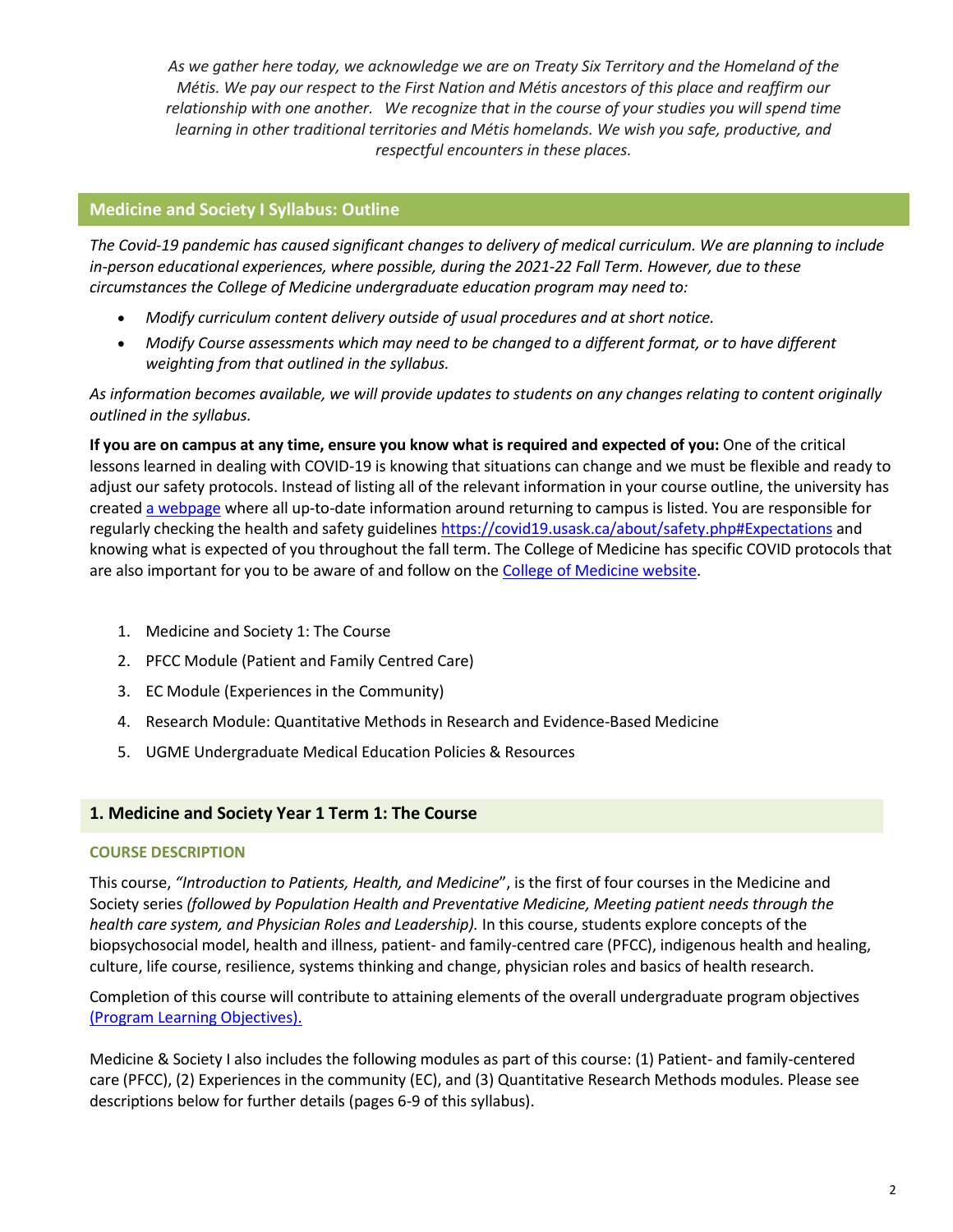## **OVERALL COURSE OBJECTIVES**

By the completion of the Medicine and Society I course, students will be expected to:

- 1. Describe the impact of applying a biopsychosocial approach to understand health and provision of care.
- 2. Identify interpersonal and organizational changes required to achieve patient and family centered care (PFCC).
- 3. Analyze culturally safe health care, especially for Indigenous peoples and minority groups.
- 4. Examine the competencies required for interprofessional collaboration and implications for practice.
- 5. Recognize the roles of physicians in society*.*
- 6. Evaluate health research and apply the principles of evidence- based medicine.

Information on literal descriptors for grading in the College of Medicine at the University of Saskatchewan can be found in the [Pre-Clerkship Student Information Guide](https://medicine.usask.ca/documents/ugme/syllabi/student-guide-to-pre-clerkship.pdf) – Student Assessment Section

More information on the Academic Courses Policy on course delivery, examinations and assessment of student learning can be found at[: http://policies.usask.ca/policies/academic-affairs/academic-courses.php](http://policies.usask.ca/policies/academic-affairs/academic-courses.php) NOTE: The College of Medicine a specific policies and procedures for course delivery, exams and assessment that can found on the [Policies, Procedures and Forms](https://medicine.usask.ca/students/undergraduate/policies.php) page of the College of Medicine website.

The University of Saskatchewan Learning Charter is intended to define aspirations about the learning experience that the University aims to provide, and the roles to be played in realizing these aspirations by students, instructors and the institution. A copy of the Learning Charter can be found at: [www.usask.ca/university\\_secretary/LearningCharter.pdf](http://www.usask.ca/university_secretary/LearningCharter.pdf)

## **COURSE CONTACTS**

Course Director: Jasmine Hasselback [jasmine.hasselback@usask.ca](mailto:jasmine.hasselback@usask.ca) - (306) 966-5354 Medicine & Society Courses Chair: Juan-Nicolas Pena-Sanchez - [juan-nicolas.ps@usask.ca –](mailto:juan-nicolas.ps@usask.ca) (306) 966-5727 Pre-Clerkship Administrative Coordinator: Sonja MacDonald [– sonja.macdonald@usask.ca](mailto:daniele.mcdonald@usask.ca) – (306) 966-5354

## **COURSE SCHEDULE**

Please check one45 DAILY to ensure the most current schedule information. The latest a change can be made to a session (unless it is a true emergency) is 48 hours in advance of the scheduled sessions. If changes are made to a session which has already been scheduled in one45, affected students will be notified directly via email by the undergraduate administrators.

All learning objectives (course, module, and session) can be accessed in one45 and on the College of Medicine/Curriculum website under the appropriate year and course. A print version is also available. Please access the link below for the most current objectives.

<https://share.usask.ca/medicine/one45/kbase/Curriculum.aspx>

#### **INDEPENDENT LEARNING**

Many sessions will include active group discussions where pre-readings have been assigned. It is very important that students come to class prepared, having carefully read the assigned materials. Reading materials will be available on one45. Many classes, including the invited panel presentations, are based on the preparation material, and deeper understanding of the in-class sessions is facilitated through preparation.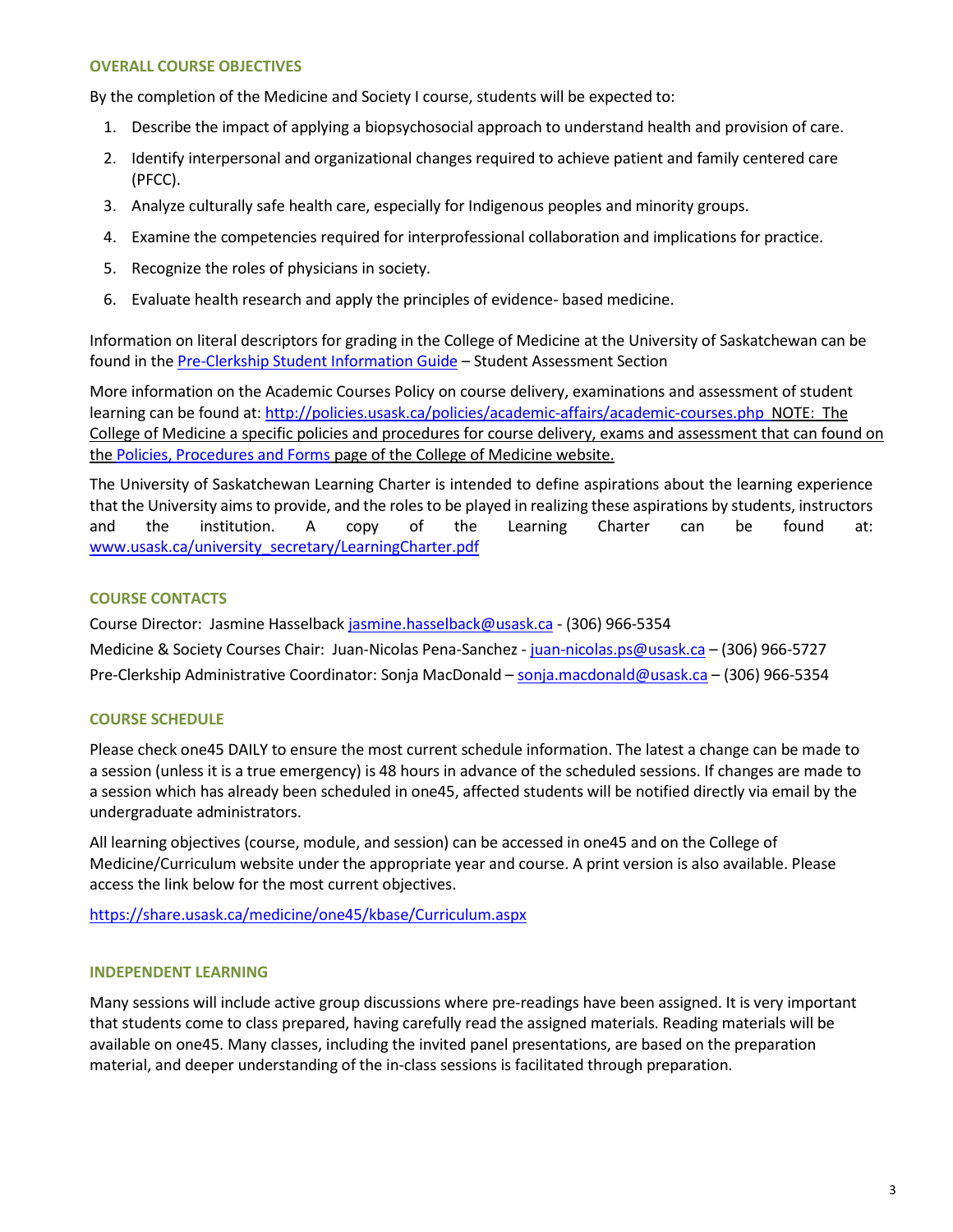#### **COURSE DELIVERY**

Course materials will be posted to one45. Assignment details will be posted on Canvas. In addition to in-class learning, first year Medicine & Society courses include two experiential learning modules, PFCC and EC Modules that both extend past Term 1 and into Term 2, as well as attending the Inter-Professional Annual Students' Symposium Conference (i-PASS) (see Modules below). Note that there are sessions which require mandatory attendance, please check one45.

## **COURSE RESOURCES**

The course resources, including slides and reading/viewing, will be posted on one45.

#### **ASSESSMENT OVERVIEW**

| <b>Medicine and Society General</b>                                                                                                   |                                               |
|---------------------------------------------------------------------------------------------------------------------------------------|-----------------------------------------------|
| Wanuskewin Experience<br>$\bullet$                                                                                                    | Completion*                                   |
| Mandatory Attendance on the assigned date and time<br>$\circ$                                                                         |                                               |
| Inter-cultural Development Inventory<br>$\bullet$                                                                                     | Completion*                                   |
| Assessment 1 - Wanuskewin Reflection                                                                                                  | Pass**                                        |
| Assessment 2 - Othering and Stigma<br>$\bullet$                                                                                       | Pass <sup>**</sup>                            |
| <b>Assessment 3 - Your Credo</b><br>$\bullet$                                                                                         | Pass**                                        |
| Patient & Family Centered Care (PFCC) Module - Term 1                                                                                 |                                               |
| Attend TWO Patient Advisor meetings in Term 1<br>$\bullet$                                                                            | Completion*                                   |
| <b>Assessment 4: Patient Narratives Orientation Task</b>                                                                              | Pass**                                        |
| Attend ONE Patient Narratives Session in Term 1                                                                                       | Completion*                                   |
| I-PASS conference or designated alternative (Mandatory Attendance)<br>$\bullet$                                                       | Completion*                                   |
| Quantitative Methods in Research and Evidence-Based Medicine Module - Term 1                                                          |                                               |
| Assessment 5: Pre Small-Group Session Individual Quiz<br>$\bullet$                                                                    | Pass**                                        |
| Attend and actively participate in small group sessions to complete activities around<br>$\bullet$<br>research and critical appraisal | Completion*                                   |
| <b>McMaster Chart Review Tutorial</b><br>$\bullet$                                                                                    | Completion*                                   |
| Tutorial Course on Research Ethics - CORE                                                                                             | Completion*                                   |
| <b>Assessment 6: Scientific Article Exercise</b>                                                                                      | Pass**                                        |
| Experiences in the Community (EC) Module - Term 1                                                                                     |                                               |
| The Community Experience (CE) is a mandatory 1 week clinical/community<br>immersion experience.                                       | <b>Completion</b> * of term 1<br>expectations |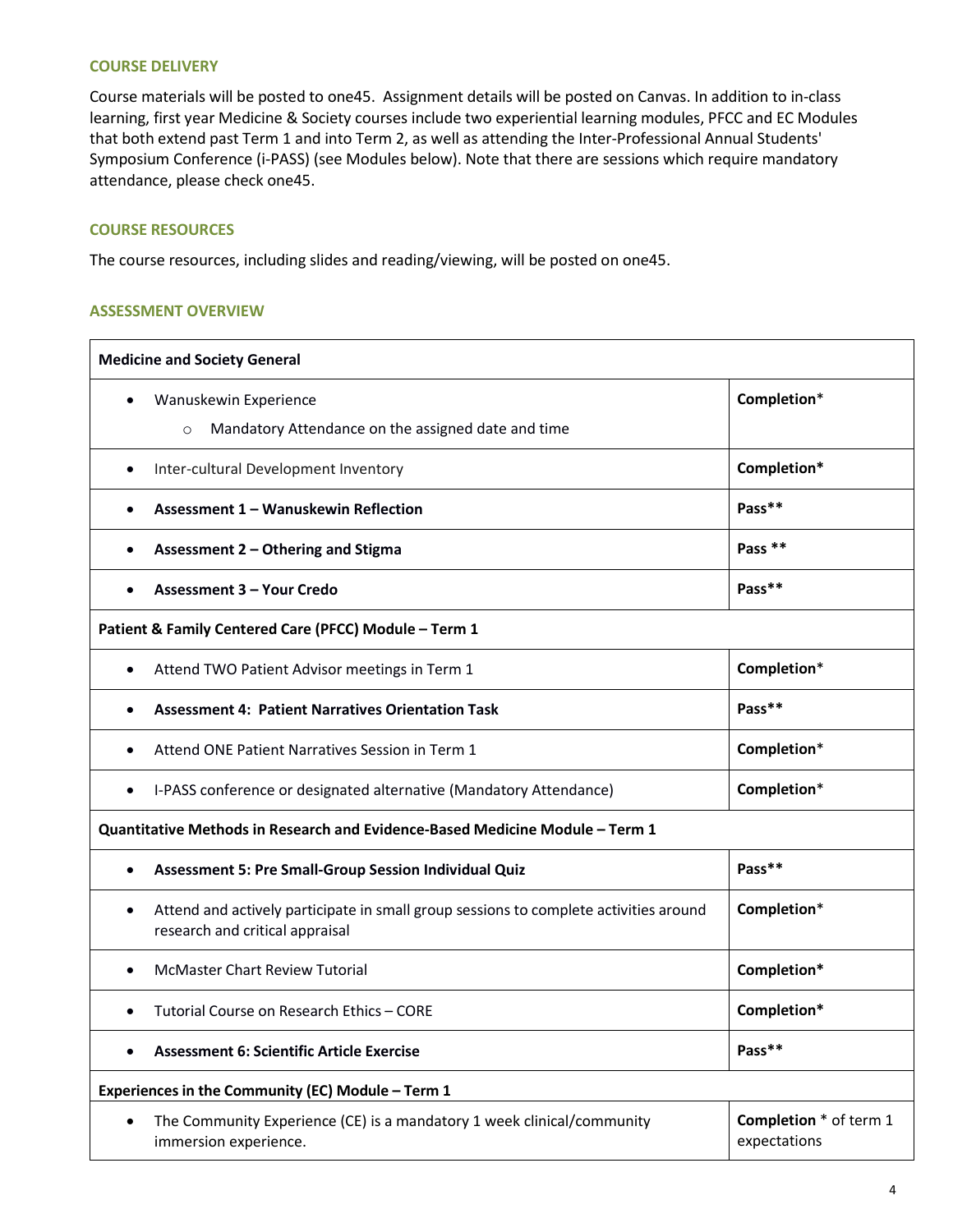Students who are selected for the optional Inter-professional Community Services Learning Program (CSLP) are waived of the requirement to complete the CE.

#### **Examinations**

|  | • Final Exam of Medicine and Society | Pass** |
|--|--------------------------------------|--------|
|--|--------------------------------------|--------|

\* *Completion -* entails completion of the activity or attendance at all mandatory sessions with active participation.

\*\* *Pass -* student must achieve *Meets Expectations or Greater or meet minimum pass criteria* in the appropriate assessment.

## **ASSESSMENT COMPONENTS**

#### **Assessment requiring completing by end of term 2**

#### **Assignments**

All assignments require critical analysis, informed by citing and discussing relevant course materials and readings. A critical analysis involves the student's positive, negative, or mixed scholarly comments. For more details, see Canvas.

|                | Inter-cultural Development Inventory Completion                                                                                                                                                                                                                                                                                                                                                                                                                                                                                                                                                                                                  |
|----------------|--------------------------------------------------------------------------------------------------------------------------------------------------------------------------------------------------------------------------------------------------------------------------------------------------------------------------------------------------------------------------------------------------------------------------------------------------------------------------------------------------------------------------------------------------------------------------------------------------------------------------------------------------|
| Due Date:      | 23:59 August 18, 2021                                                                                                                                                                                                                                                                                                                                                                                                                                                                                                                                                                                                                            |
| Description:   | Completion of the Inter-cultural Development Inventory (IDI) to assess both individual and<br>group cultural competency. Completing the IDI necessitates sharing students' email addresses<br>with a consultant outside the University. For students who chose not to consent to share their<br>emails, an alternative assignment will be provided. In the alternative assignment, students<br>should describe the continuum from cultural awareness to cultural humility and reflect on a<br>personal assessment within this continuum and implications for future practice. Further<br>details will be given in the first class of the course. |
| Assessment #1: | Wanuskewin Reflection                                                                                                                                                                                                                                                                                                                                                                                                                                                                                                                                                                                                                            |
| Due Date:      | 23:59 September 29, 2021                                                                                                                                                                                                                                                                                                                                                                                                                                                                                                                                                                                                                         |
| Description:   | A written reflection of your Wanuskewin experience. The assignment description, details, and<br>rubric will be posted on Canvas and rubric will also be available on one45.                                                                                                                                                                                                                                                                                                                                                                                                                                                                      |
| Assessment #2: | Othering and Stigma - The Culture Police                                                                                                                                                                                                                                                                                                                                                                                                                                                                                                                                                                                                         |
| Due Date:      | 23:59 October 27, 2021                                                                                                                                                                                                                                                                                                                                                                                                                                                                                                                                                                                                                           |
| Description:   | This is a commitment to engage in a dialogue through a discussion group on Canvas. You should<br>start this assignment early on in the course to meet all expectations without issue. This assignment<br>will focus on taking a thoughtful look at society, systems and structures. The assignment<br>description, details, and rubric will be posted on Canvas.                                                                                                                                                                                                                                                                                 |
| Assessment #3: | Your Credo                                                                                                                                                                                                                                                                                                                                                                                                                                                                                                                                                                                                                                       |
| Due Date:      | 23:59 November 17, 2021                                                                                                                                                                                                                                                                                                                                                                                                                                                                                                                                                                                                                          |
| Description:   | The assignment will help students summarize and synthesize many course concepts and<br>consolidate their commitment to a good way of practicing going forward. The assignment<br>description, details, and rubric will be posted on Canvas.                                                                                                                                                                                                                                                                                                                                                                                                      |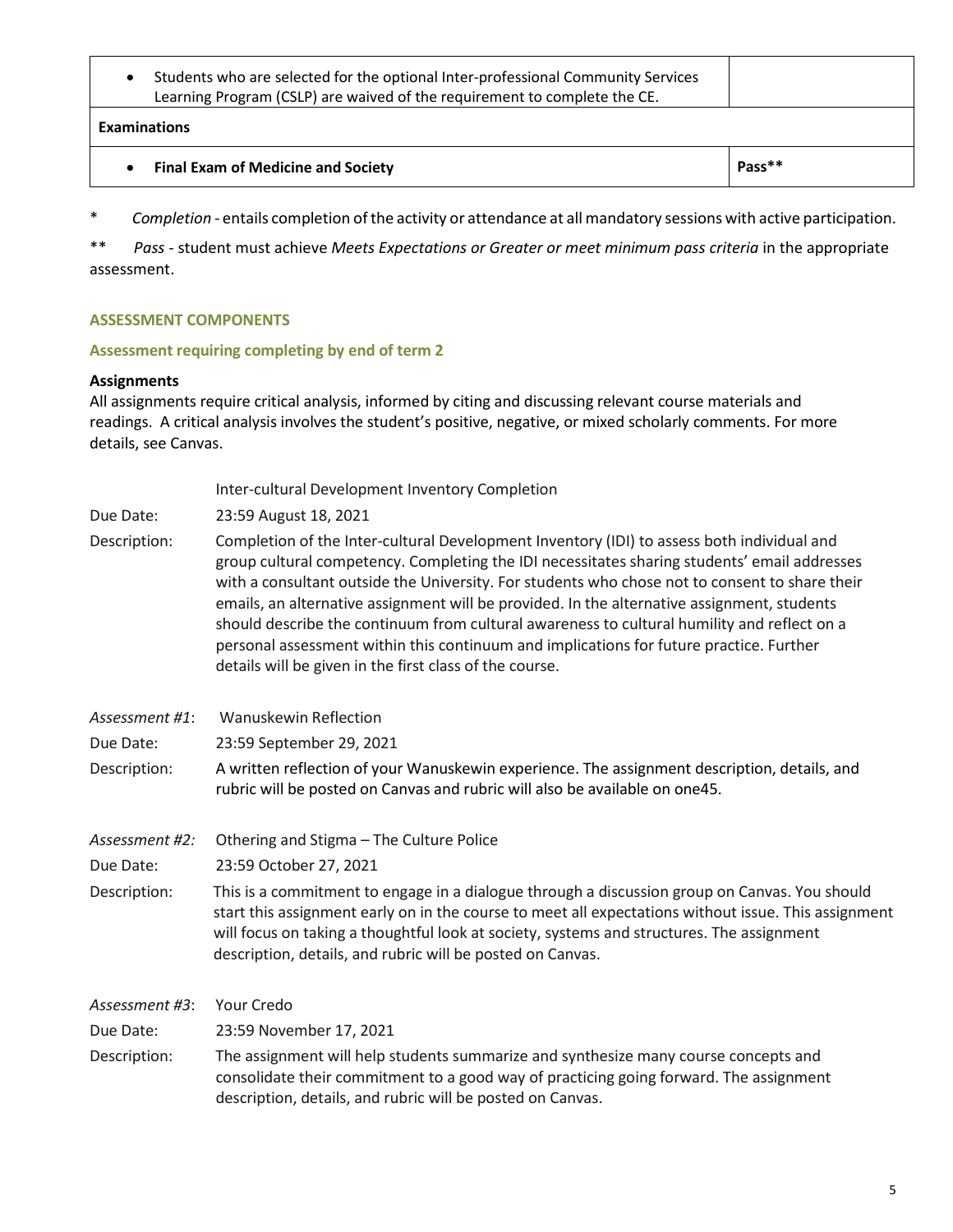| Assessment #4 | (Patient & Family-Centred Care (PFCC) Learning Experiences - Term 1): Patient Narratives<br><b>Orientation Task</b>                    |
|---------------|----------------------------------------------------------------------------------------------------------------------------------------|
| Due Date(s):  | September 15, 2021                                                                                                                     |
| Description:  | The assignment description and details will be posted on Canvas with link to orientation<br>instructions.                              |
| Description:  | Please see below specific ATTENDANCE requirements and module assessment overview under<br>the PFCC module description (see below).     |
| Assessment #5 | (Quantitative Research Component - Term 1): Pre-small group session quiz                                                               |
| Due Date(s):  | 23:59 September 10, 2021                                                                                                               |
| Description:  | A quiz to be performed prior to small group session. The assignment description, details, and<br>rubric will be posted on Canvas.      |
| Assessment #6 | (Quantitative Research Component – Term 1): Scientific article exercise                                                                |
| Due Date(s):  | 23:59 September 30, 2021                                                                                                               |
| Description:  | Short exercises that revolve around a scientific article. The assignment description, details,<br>and rubric will be posted on Canvas. |

## *Mandatory Course Components*

| Wanuskewin Experience |                                                                                                                                                                                                                                                                               |
|-----------------------|-------------------------------------------------------------------------------------------------------------------------------------------------------------------------------------------------------------------------------------------------------------------------------|
| Due Date:             | TBD.                                                                                                                                                                                                                                                                          |
| Place:                | Wanuskewin Heritage Park, Penner Rd, Saskatoon, SK S7K 3J7                                                                                                                                                                                                                    |
| Description:          | The date and time for this experience will be announced at the beginning of the term. Please<br>note that arrangements to commute will need to be made. All students are required to attend<br>this experience as part of the course. This experience supports Assessment #1. |

*Attend Inter-Professional Annual Students' Symposium (i-PASS)/Designated Alternative* 

| Due Date:    | TBD.                                                                                                                                                                                                                                                                                                                                                      |
|--------------|-----------------------------------------------------------------------------------------------------------------------------------------------------------------------------------------------------------------------------------------------------------------------------------------------------------------------------------------------------------|
| Description: | All students are required to attend i-PASS, a symposium organized and hosted by the Health<br>Sciences Students' Association of Saskatchewan.                                                                                                                                                                                                             |
|              | See www.healthsciences.usask.ca/educational/hssa.php for more information. Since many<br>of the topics presented at this symposium are relevant to Medicine and Society I and aligned<br>with the course objective for inter-professional practice and collaboration, all students are<br>expected to attend i-PASS (or designated alternative activity). |

## *Experiences in the Community Module*

Demonstration of appropriate participation in the Community Experience (CE), Community Service Learning Program (CSLP) or Making the Links (MTL), or appropriate planning for activities in the subsequent term(s), as relevant to the option selected, is required to successfully complete the M&S I course.

- The reflective assignment for CE is due following completion of the CE, which occurs in Term 2. Details of sign-up deadlines for the CE in Term 1 will be shared at orientation and in one45.
- Details of required assignments for co-curricular options (CSLP and MTL) will be shared at orientations for those options.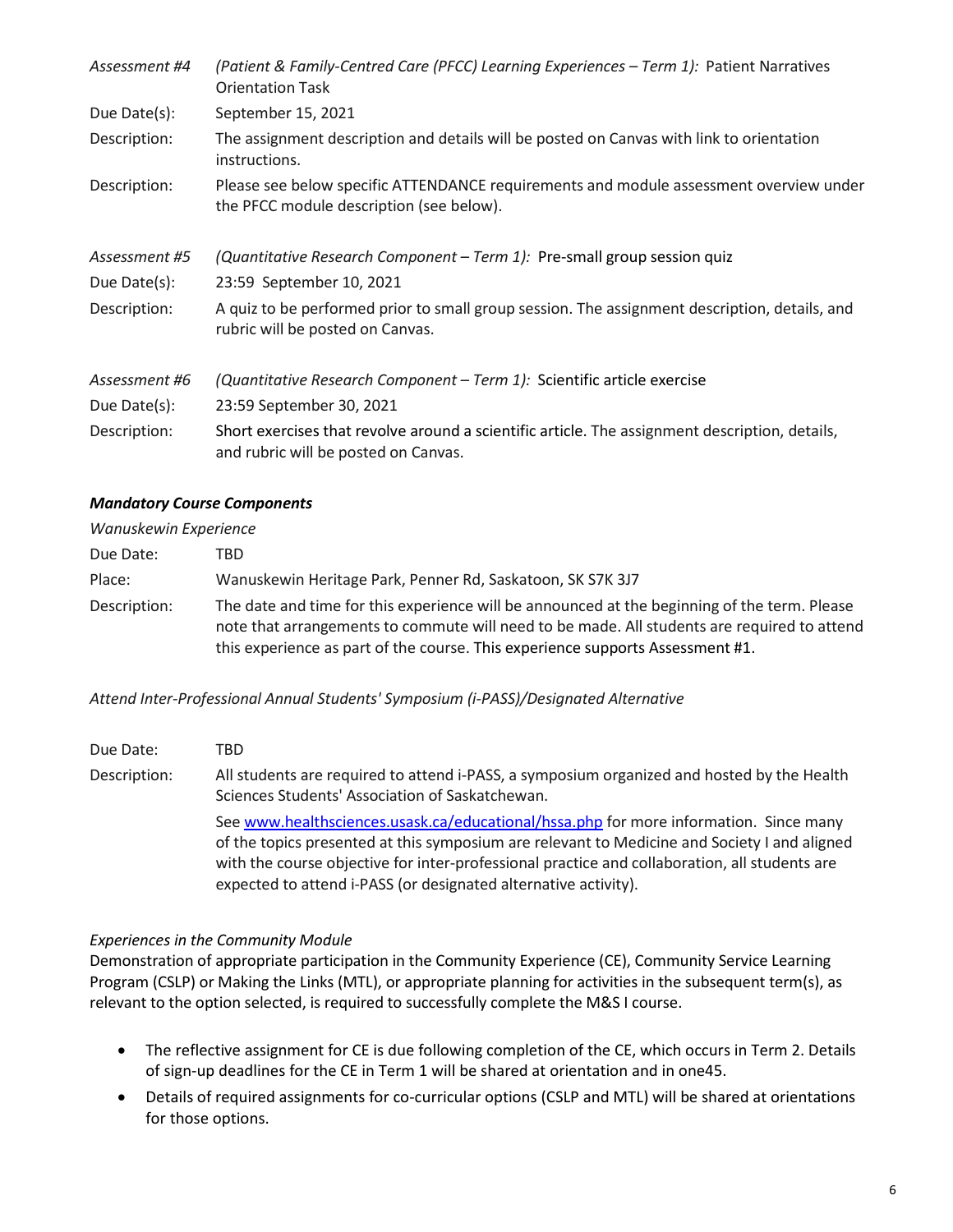*Quantitative Research Component – Term 1 Small Group Session Critical Appraisal*  Attend and actively participate in the small group session.

#### *Final Exam*

| Date:        | TBD.                                                                                                                                                                                                                                                                                                                                                                                                                                                      |
|--------------|-----------------------------------------------------------------------------------------------------------------------------------------------------------------------------------------------------------------------------------------------------------------------------------------------------------------------------------------------------------------------------------------------------------------------------------------------------------|
| Description: | The final examination focuses on the Medicine and Society general sessions, excluding the<br>content of the Quantitative Methods in Research and EC modules. The final examination will<br>focus on the students' ability to <i>understand</i> and <i>reflect</i> upon the themes of the course. It will be<br>a closed-book examination, meaning there will be NO access to course materials or any other<br>resources while completing the examination. |

#### **EXAM PROCTORING**

Due to pandemic related circumstances, examinations during this course may be delivered remotely. In that event, proctoring software or other remote invigilation methods will be employed concurrently during the examination to ensure academic integrity of the assessment.

## **MIDTERM AND FINAL EXAMINATION SCHEDULING**

Midterm and final examinations must be written on the date scheduled.

Students should avoid making prior travel, employment, or other commitments for in-term exams and final exams. If a student is unable to write an exam through no fault of their own for medical or other valid reasons, they should refer to the College of Medicine [Deferred Exam policy and procedure.](https://medicine.usask.ca/policies/deferred-exams.php)

#### **RUBRICS**

Where applicable, rubrics for all assignments will be posted on one45 for the relevant session. For those assignments submitted via Canvas, they are also posted in Canvas. In the event of a discrepancy between the two versions, that posted on Canvas shall be taken to be correct.

## **COURSE POLICY FOR SUCCESSFUL COMPLETION AND REMEDIATION**

**For successful course completion and for the purposes of promotion, students are required to:** 

- complete all assessments and mandatory course components/alternative assignments within the course;
- pass a minimum of two of three (2/3) assessments from the *MEDICINE AND SOCIETY 1 GENERAL* section of the course;
- For each of the following three distinct modules within Medicine and Society I: *Quantitative Methods in Research and Evidence-Based Medicine, PFCC* and *EC* modules, students will a) pass all assignments and b) complete all mandatory course components for successful completion of the course; and,
- pass the final exam

Students not promoted as a result of being unsuccessful in the course will receive a grade of 'F' on their transcripts.

#### **Remediation and Course Failure**

If a student does not complete all of the assessments of the course or fails one of the following components -

Two (2) Medicine and Society General Assessments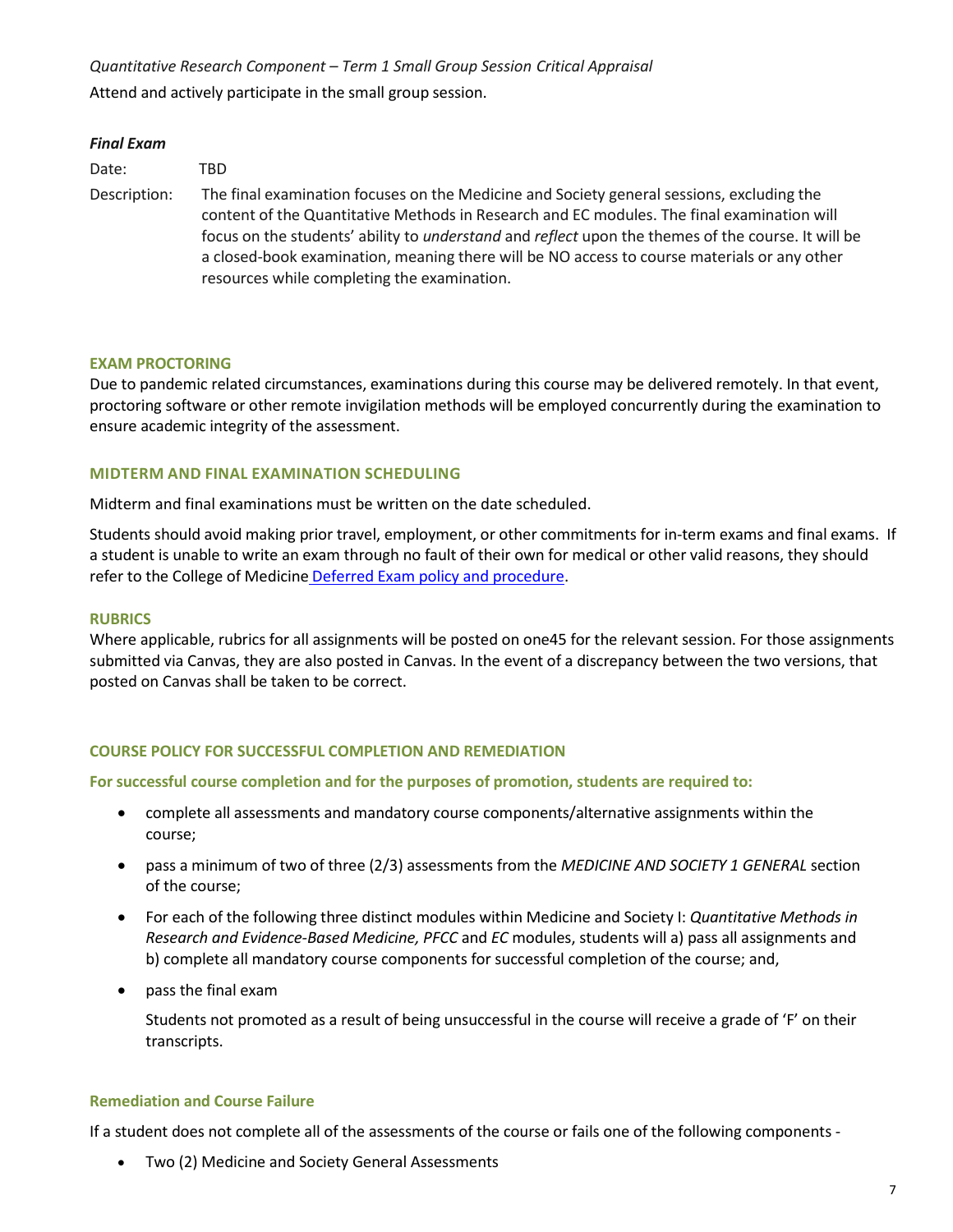- the PFCC Module
- the EC Module
- the Quantitative Methods in Research Module; or
- the Final Exam

A maximum of one remediation/supplemental attempt will be offered.

If a student fails more than one component listed above, this will be considered a course failure and remediation will not be offered. Note, if a student fails all three of the Medicine and Society General Assignments, this will also be considered a course failure. Additionally, failure of a supplemental assessment will result in a course failure.

Students who require remediation will be need to meet with the Course Director and/or Course Chair and Academic Support Team to identify areas of weakness and develop a structured remediation and learning plan, and complete a supplemental assessment. After the final examination period, the implications of failing to successfully complete course components to be adjudicated at the Term 1 Promotions Committee and a final decision to grant remediation/supplemental assessment will be determined by the Student Academic Management Committee.

# **ATTENDANCE EXPECTATIONS**

See Student Information Guide for MD Program Attendance and Absence policy. As per the Attendance Policy, all small group sessions are mandatory. Additionally, please note that the four panels sessions, the Wanuskewin experience, research sessions, PFCC sessions, and community experience are all mandatory. The i-PASS conference is also mandatory.

# **How is Attendance Documented?**

Attendance will be taken at mandatory sessions.

# **What are the Implications of Being Absent?**

It is the responsibility of the student to ensure he/she meets all the requirements of the course and modules for the term. Students should request guidance from their course and/or module director on how to independently make up any material missed. Sessions will not be rescheduled and additional sessions will not be offered in order to make up missed material.

Students who miss a mandatory session without prior approval or following appropriate notification steps in the event of illness (see Attendance Policy) should anticipate a meeting to discuss professionalism. When students have approved absences, there will be no professionalism implications.

# **COURSE EVALUATIONS QUALITY IMPROVEMENT**

The following changes reflect course quality review recommendations and student feedback:

- 1. Throughout the course there have been modifications to the delivery of the sessions to help enable students to connect ideas and appreciate the whole course structure, this continues to evolve.
- 2. Course schedule has been purposefully aligned to support connections across course themes and concepts.
- 3. Course assignments have been adjusted to better connect with course content.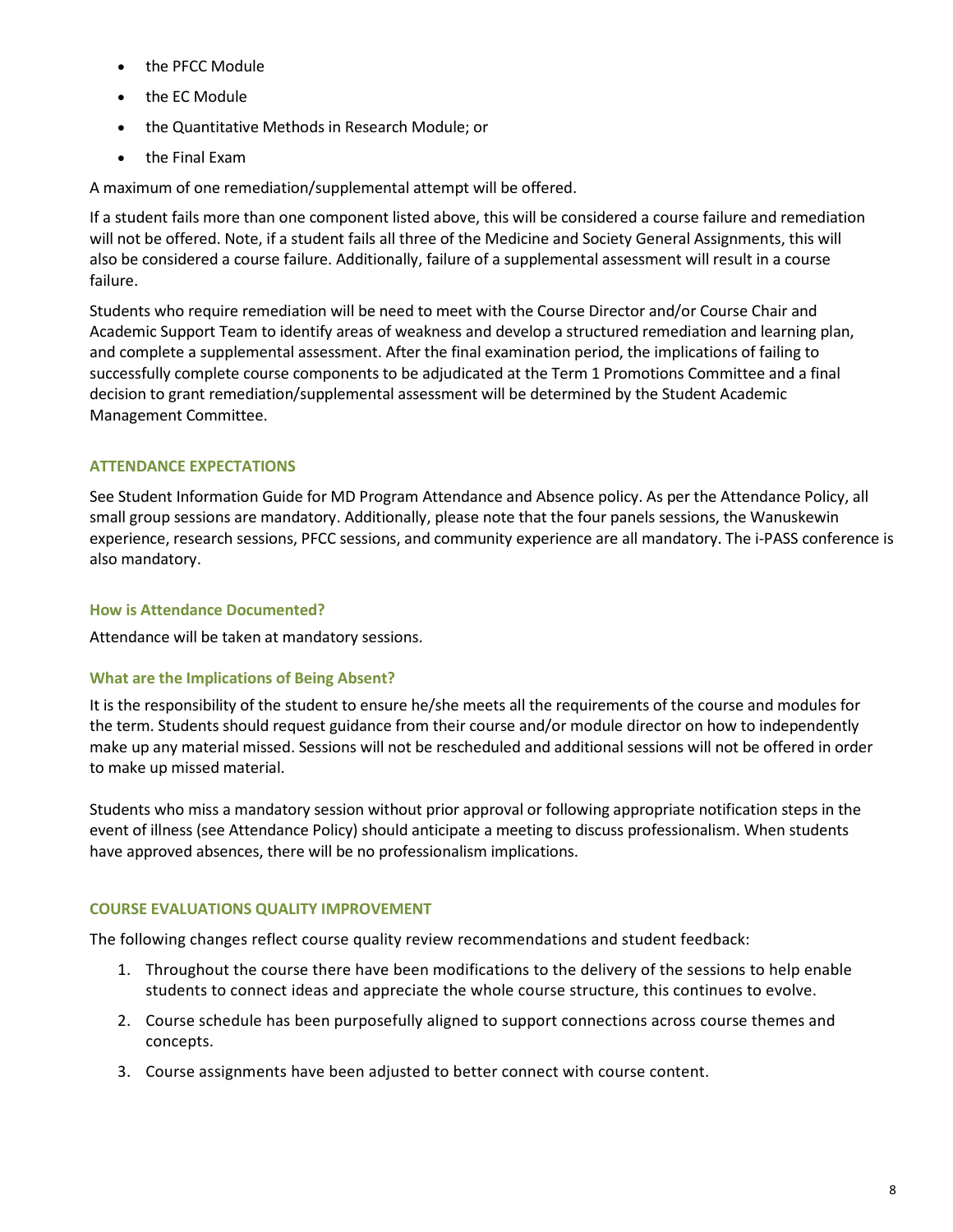#### **IMPORTANT GUIDELINES FOR THIS TRANSITION TERM**

During this transition term it is important that we undertake in-person elements of this class safely. In order to do this the university has developed a set of expectations and safety protocols that all students must adhere to if they are to engage in in-person activity.

## **Throughout the term:**

- **Protect the pack:** Right now, the impact of student choices and activities when not on campus cannot be separated from time spent on campus. In order to "protect the pack", the university is asking all students who are doing in-person work to be mindful and do whatever possible to lower the risk that you will contract COVID-19 and bring it onto campus.
- **Know what is required and expected of you:** One of the critical lessons learned in dealing with COVID-19 is knowing that situations can change and we must be flexible and ready to adjust our safety protocols. Instead of listing all of the relevant information in your course outline, the university has create[d a webpage](https://covid19.usask.ca/students.php#Oncampusessentials) where all up-to-date information around returning to campus is listed. **You are responsible** for **regularly** checking the health and safety guidelines<https://covid19.usask.ca/about/safety.php#Expectations>and knowing what is expected of you throughout the fall term.
- **Follow all guidance:** Students are expected to follow all guidance provided by the University's Pandemic Recovery/Response Team (PRT), College/Department, professors, lab instructors, TAs, and any other staff member involved in the in-person academic program activities (e.g., Protective Services, Safety Resources).

**Key channels of communication**: If there is a need for the class to pause meeting in-person for a period of time you will be notified. If this occurs, you will be provided with detailed information on what you will need to do in place of the in-person class sessions (e.g., read content posted in Canvas, complete learning activities in Canvas).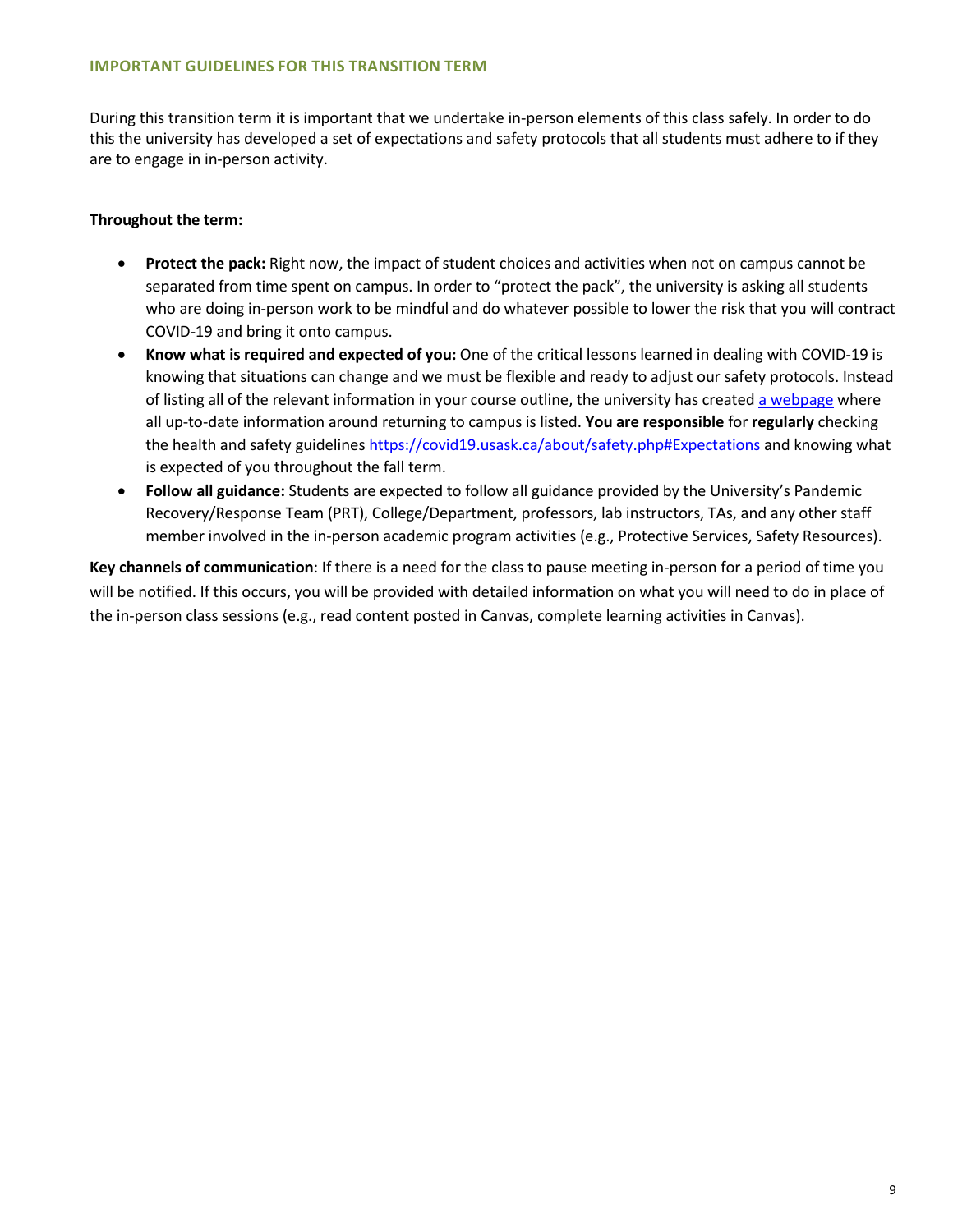## **MODULE DIRECTOR**

Dr. Krista Baerg – dr.kbaerg@usask.ca – (306) 220-6859

## **MODULE DESCRIPTION**

This module provides students with authentic experiences of health and health care from the perspective of patients. The student will seek to understand the patient/client family experience and implications for future practice. This experiential learning module encourages reflective practice and builds on available learning opportunities.

The pillars of patient- and family-centered care are respect/dignity, information sharing (communication), collaboration, and participation (shared decision making). The four pillars are explored within the care delivery context, considering the continuum of patient engagement and factors influencing patient engagement. Note: for the purposes of this module, the terms "patient" and "client" are used interchangeably.

*This longitudinal Year 1 experience extends over Term 1 and 2.* An introductory seminar in Term 1 introduces students to key concepts related to patient- and family centered care and students are introduced to patient advisors. Students participate in small group advisor meetings and Patient Family Narratives sessions over term 1 and 2 seeking to understand the patient/client/family experience and consider implications for future practice. Students have the option to attend a medical appointment with their advisor outside program hours.

By completing the PFCC module, students will meet the course level objective, "Identify interpersonal and organizational changes required to achieve patient and family centered care (PFCC" for Med 112 and Med 122 (respectively).

Completion of this module will contribute to attaining elements of the overall undergraduate program objectives [\(Program Learning Objectives\).](https://medicine.usask.ca/students/undergraduate/curriculum-schedules-objectives.php#ProgramLearningObjectives) 

## **MODULE OBJECTIVES**

By the completion of this module, students will be expected to:

- 1. Assess factors impacting expression of the pillars of patient and family centered care (PFCC) at the interpersonal level
- 2. Suggest organizational changes required to advance from system-centered care to achieve patient and family centered care (PFCC).
- 3. Develop a plan to integrate patient and family centered care (PFCC) and patient engagement principles into your future practice.

#### **COURSE SCHEDULE**

The schedule will be posted on one45. The latest a change can be made to a session (unless it is a true emergency) is 48 hours in advance of the scheduled sessions. Since patient partners are engaged in program delivery, last minute changes may occur. Please check one45 WITHIN 24 HOURS OF YOUR SESSION to ensure the most current schedule information. If changes are made to a session which has already been scheduled in one45, affected students will be notified directly via email by the UGME Office.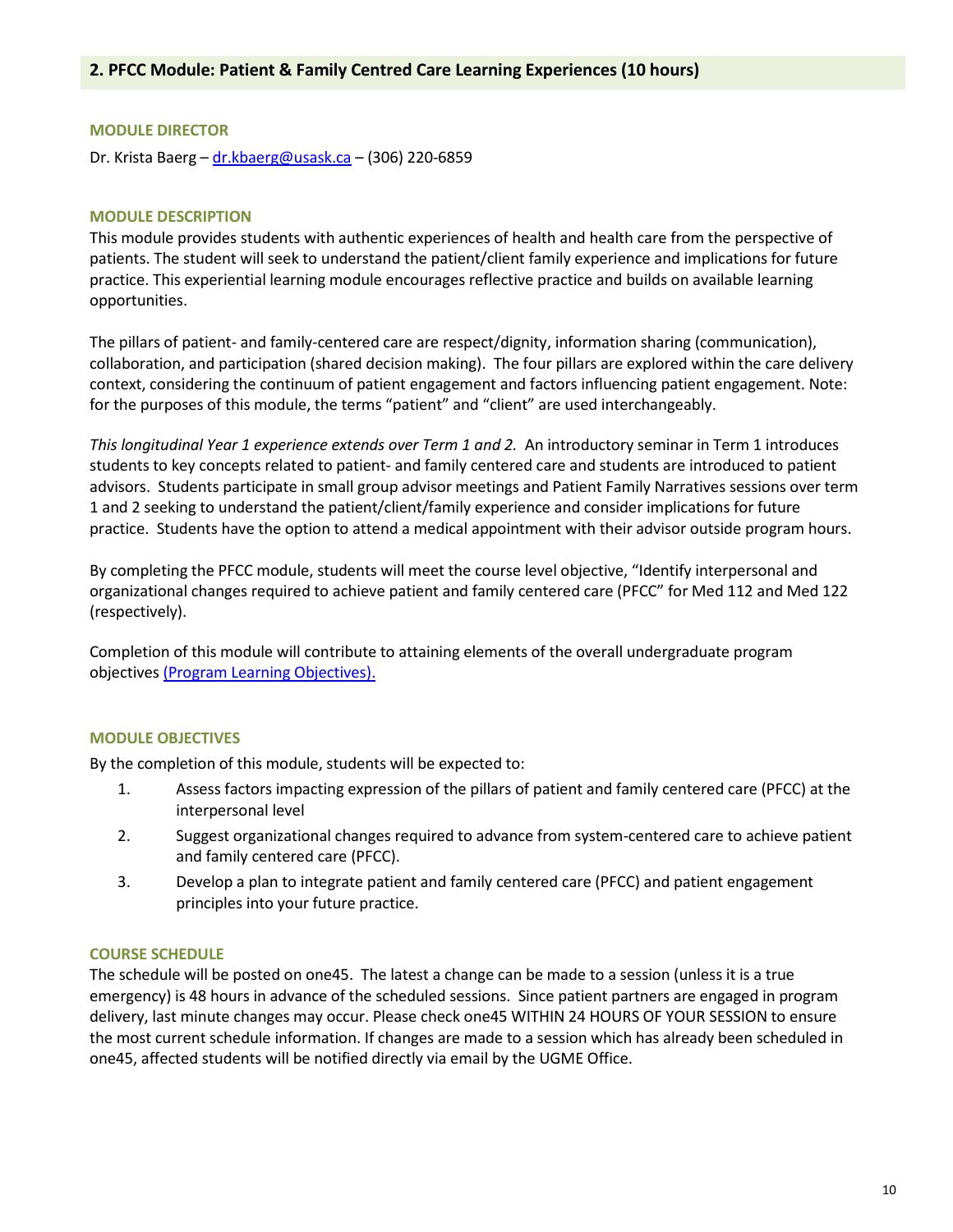#### **INDEPENDENT LEARNING**

During the course module, protected time for independent learning has been set aside to allow students to attend and participate in independent learning sessions.

## **MODULE DELIVERY**

This longitudinal module extends over term 1 and 2 with discrete requirements in each term. In each term, students will have advisor meetings (see course schedule, attendance sign-in required) and attend Patient Family Narrative sessions to hear the patient perspective and to participate in large group discussion (see online schedule, limited availability, attendance sign-in required).

#### **Patient Family Narratives**

Patient Family Narrative session schedule is available at

[https://wiki.usask.ca/pages/viewpage.action?pageId=674594961.](https://wiki.usask.ca/pages/viewpage.action?pageId=674594961) Students are encouraged to review the schedule early in the term. Sessions are offered approximately once per month through April. Each session includes a large group presentation and discussion. Attendance is tracked through sign-in papers available at the session.

#### **Supplementary PFCC Shadowing Experience\*\***

Students may arrange a shadowing experience with their advisor. Shadowing must be arranged with your assigned PFCC Advisor or through Tara Anderson at [tara.anderson@saskhealthauthority.ca.](mailto:tara.anderson@saskhealthauthority.ca) Students may allocate up to 2 hours of their total 10 hour shadowing requirement (as per the Success in Medical School I requirements) to attend an appointment or treatment with their PFCC Patient Advisor. *Please ensure your advisor and Dr. Baerg have a minimum 48 hours' notice and all mandatory PFCC requirements are met.*

\*\*Optional, prior approval required

#### **MODULE MATERIAL ACCESS**

See Module Package for Module details. Group assignments, lecture notes and pre-reading will be posted on one45. Assignments and small groups for advisor meetings will be posted on Canvas. If you are having difficulty accessing your account please contact Student Central (306) 966-1212 or contact IT Services Help Desk (306) 966-2222.

#### **MODULE RESOURCES**

- Introduction to PFCC lecture posted on one45
- Institute for PFCC at www.ipfcc.org
- Patient First Review Update and Patient Experience Case Studies, Government of Saskatchewan [https://www.saskatchewan.ca/government/health-care-administration-and-provider](https://www.saskatchewan.ca/government/health-care-administration-and-provider-resources/saskatchewan-health-initiatives/patient-first-review)[resources/saskatchewan-health-initiatives/patient-first-review](https://www.saskatchewan.ca/government/health-care-administration-and-provider-resources/saskatchewan-health-initiatives/patient-first-review)
- Framework for Patient Engagement by Carman et al at <https://www.healthaffairs.org/doi/pdf/10.1377/hlthaff.2012.113>
- Canadian Interprofessional Health Collaborative (CIHC) Competency Framework at [http://www.cihc.ca/files/CIHC\\_IPCompetencies\\_Feb1210.pdf](http://www.cihc.ca/files/CIHC_IPCompetencies_Feb1210.pdf)

#### **MODULE ASSESSMENT**

MODULE REQUIREMENTS TERM 1 (Med 112):

- Pass required for mandatory assignment A
- Attend TWO Patient Advisor Meetings sign-in required
- Attend ONE Patient Narratives Session sign-in required

See Module Package for details.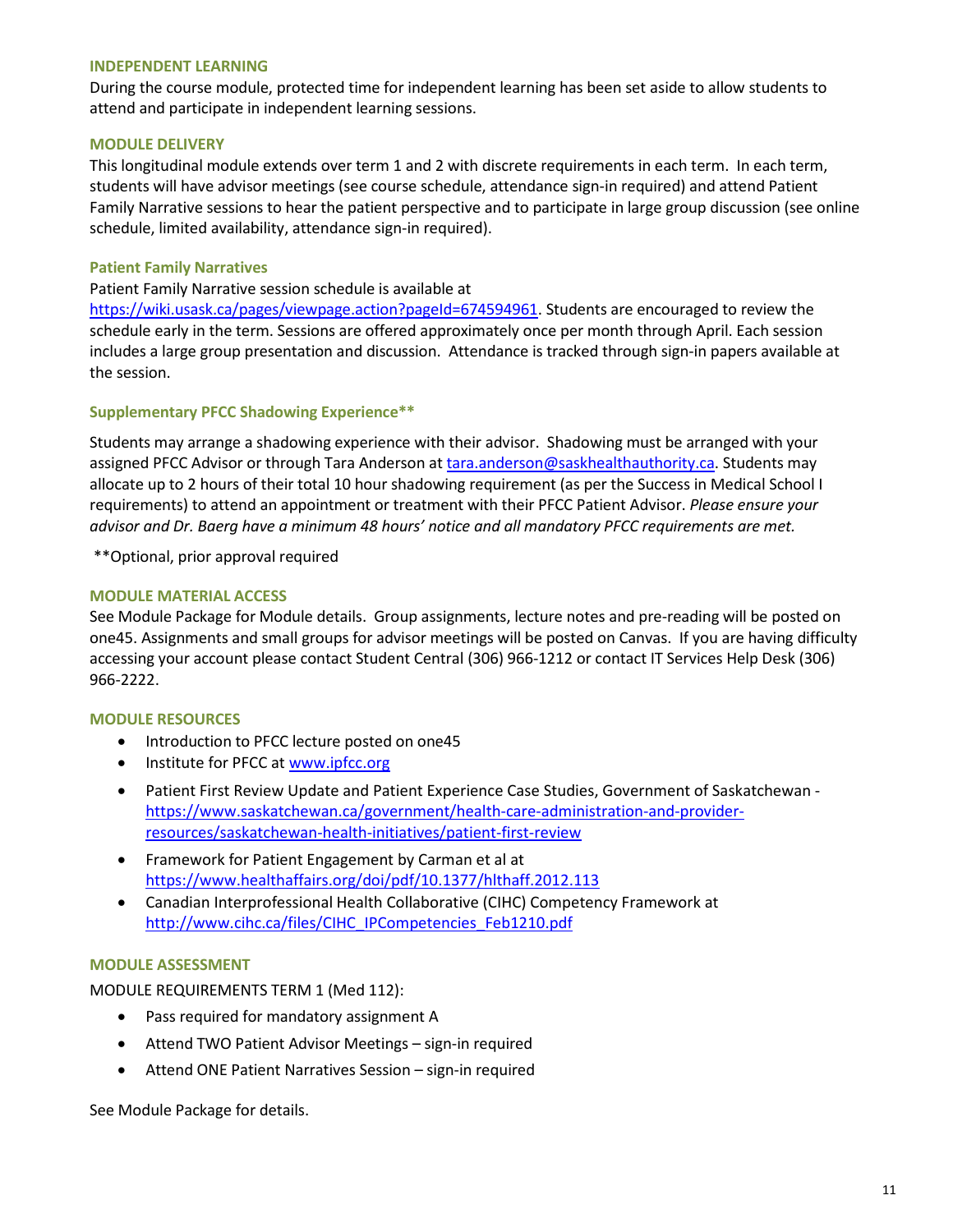## **3. EC Module: Experiences in the Community**

#### **MODULE DESCRIPTION**

Details regarding the Experiences in the Community Module options will be provided during an orientation in the Medicine & Society I course – see one45 for scheduling details. The Community Experience (CE) is a mandatory 1 week clinical/community immersion experience. Students who are selected for the optional Inter-professional Community Services Learning Program (CSLP) are waived of the requirement to complete the Community Experience.

Demonstration of appropriate participation in the CE, CSLP or MTL, or appropriate planning for activities in the subsequent term(s), as relevant to the option selected, is required to successfully complete the M&S I course. Specific assessment description details are provided on One45 (or on the MTL website for MTL).

#### **MODULE LEVEL OBJECTIVES**

- 1. Describe how various physician (CanMEDs) roles can contribute to the overall well-being and health of patients, families, communities, and populations.
- 2. Discuss factors that impact patients and communities encountered during your experience.

#### **MODULE RESOURCES**

The module resources, including slides and reading/viewing, will be posted on one45.

#### **MODULE REQUIREMENTS**

Deadlines for application are noted below. Note that option C has space limitations.

A. 1-Week Community Experience (CE): A mandatory 1 week clinical observership experience in a rural/remote or urban underserved community generally completed in May/June. See documents posted to one45 for more details.

Faculty Lead: [Dr.](mailto:Dr) Oriana Watt (Oriana.watt@usask.ca)

Timing/Duration: 40 hours after the end of Term 2

The Community Experience Proposal is due on one45 by **TBD**

- Note: Students selected for one of the two optional programs listed below are waived of the requirement to complete the Community Experience.
	- B. Interprofessional Pharmacy-Medicine Community Service Learning Project (CSLP): A longitudinal inter-professional volunteering experience with a student partner from Pharmacy, doing non-clinical work with a community-based organization serving people in underserved communities in Saskatoon. See documents posted to one45 for more details and on Canvas for assignment information. Students completing this program will receive a letter of completion.

Faculty Lead: [Dr.](mailto:Dr) Oriana Watt [\(Oriana.watt@usask.ca\)](mailto:Oriana.watt@usask.ca)

Timing/ Duration: 45 hours over Terms 1 and 2 (October-March)

The CSLP Application is due by **TBD.**

C. Making the Links (MTL) – Certificate in Global Health: Combines academic courses and experiential learning in marginalized, underserved communities locally and globally.

Faculty Lead: Dr. Sarah Oosman [\(sarah.oosman@usask.ca\)](mailto:sarah.oosman@usask.ca)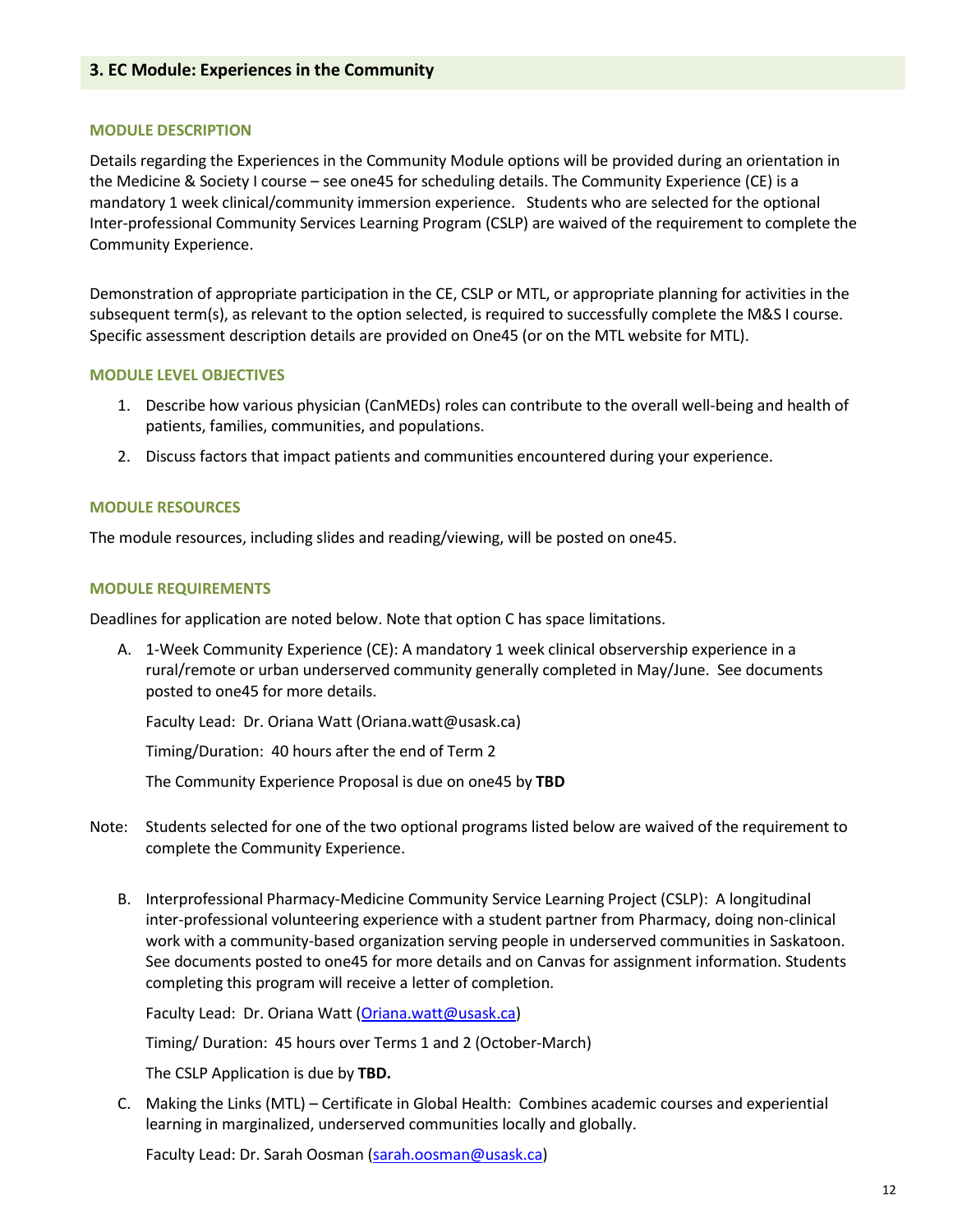Administrative Coordinator: Carlyn Seguin [\(carlyn.seguin@usask.ca\)](mailto:carlyn.seguin@usask.ca))

Timing/Duration: runs over Years 1 & 2 with a community-based experience each summer

MTL application is due on or before August 24, **16:30.** For more information and how to apply please email Carlyn Seguin directly.

## **MODULE ASSESSMENT OVERVIEW**

Successful completion of the Community Experience requires:

- Completion of the one week clinical immersion experience.
- Evidence of satisfactory participation in clinical learning experiences on the assessment form completed by the CE supervisor(s).
- Satisfactory completion of a reflective assignment (approximately 250 word) due within 2 weeks of completion of the experience (pass/fail).
- Note: The two other optional programs that are alternative to the CE each include reflective activities and specific assessment; details of assessment provided at orientation for the students selected, and in materials specific to that option.

Since this module extends beyond Term 1, required assessments may occur after completion of Term 1.

## **MODULE ASSESSMENT COMPONENTS**

Specific assessment details will be provided in orientation or on One45 or Canvas as noted at the orientation.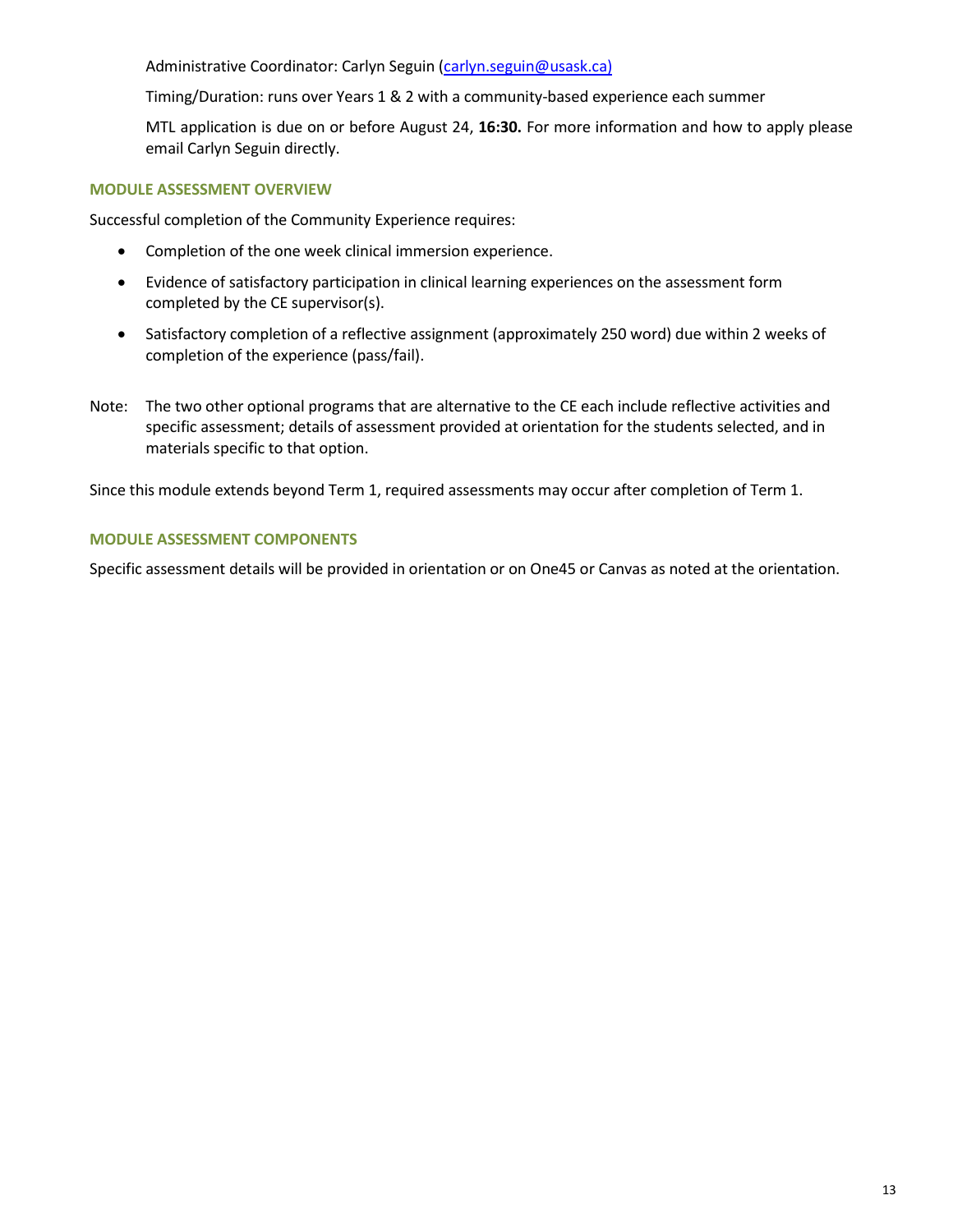## **MODULE CONTACTS**

Module Director: Dr. Joshua Lawson – [josh.lawson@usask.ca –](mailto:josh.lawson@usask.ca) (306) 966-2978

## **MODULE DESCRIPTION**

The vertical research theme [\(http://medicine.usask.ca/documents/ugme/roadmaps/ResearchEBM.pdf\)](http://medicine.usask.ca/documents/ugme/roadmaps/ResearchEBM.pdf) including sessions within the Medicine and Society courses, aims to build capacity for students to demonstrate an understanding of the scientific principles of research and scholarly inquiry and the role of research evidence in health care. This involves:

- Exposing students to different fields of research and research methodologies.
- Supporting students in the development of rudimentary research knowledge and skills.
- Encouraging students to gain confidence in using and participating in research during their UGME program.

During the first year of this vertical theme, the focus is on fundamental scientific methods with the development of research questions, understanding basic research study designs/analysis strategies and participation in small group sessions revolving around quantitative research with a focus on critical appraisal to aid in the interpretation and application of research.

During the second year, the focus shifts towards learning about and participating in a qualitative research exercise. The summers following Years One and Two, students are eligible to apply for Dean's Summer Studentship Research Awards. Learning around research methodologies encourages participation in experiential research activities, but also supports the acquisition of skills in critical appraisal of medical literature and promotes the development of evidence-based medicine approaches for clinical practice.

## **MODULE OBJECTIVES**

- 1. Describe and define the stages of quantitative research and align this process with the scientific method.
- 2. Critically appraise the phases of quantitative research including study design and data collection and be able to ensure these methods align with an appropriately formulated research question.
- 3. Demonstrate how to appropriately interpret quantitative data to answer a research question.
- 4. Describe how quantitative research adds to the understanding of causal associations and impacts clinical practice.

## **MODULE RESOURCES**

The module resources, including slides and reading/viewing, will be posted on one45.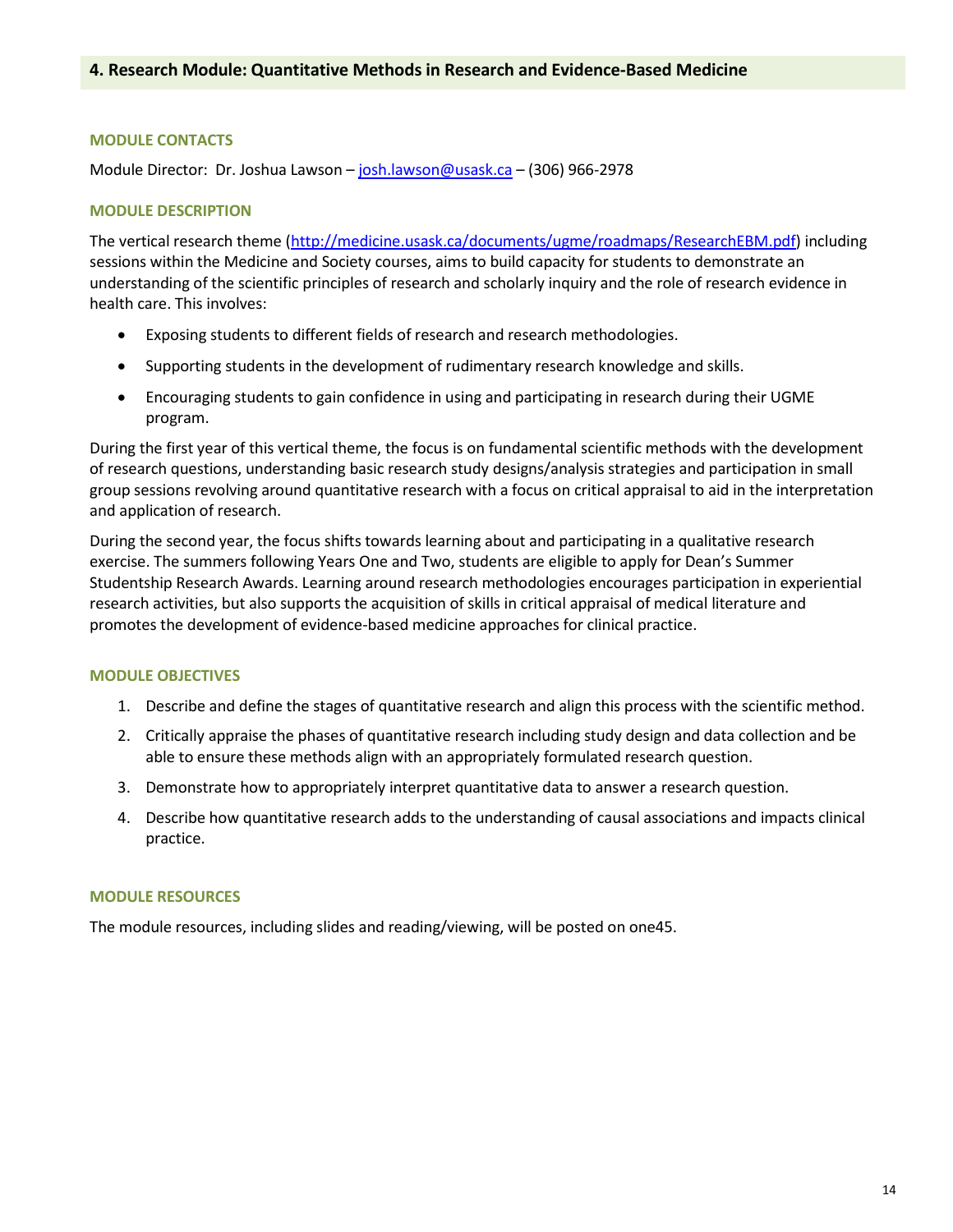#### **MODULE ASSESSMENT**

Since this module extends beyond term 1, some required assessments will occur in term 2. Successful completion of the Research Module requires the following **individual assignments**:

- 1. Pre-small group quiz: Complete a short online quiz prior to the small group session. A mark of at least 70% must be met when considering the cumulative score that includes the pre small group quiz and the term 1 quantitative research assignment. The quiz must be completed by **23:59 on Friday September 10, 2021.**
- 2. Small group session attendance: Attend and actively participate in the small group session on **September 14, 2021.**
- 3. Assignment: Submit, following the small group session, your assignment which includes short exercises that revolve around a scientific article (term 1). A mark of at least 70% must be met when considering the cumulative score that includes the pre small group quiz and the term 1 quantitative research assignment. The assignment is due by **23:59 on September 30, 2021**.
- 4. On-line tutorial: Successfully complete the McMaster Chart Review On-Line Tutorial [\(https://ethics.mcmaster.ca/chart/\)](https://ethics.mcmaster.ca/chart/) and Tutorial Course on Research Ethics – CORE [http://www.pre.ethics.gc.ca/eng/education/tutorial-didacticiel/\)](http://www.pre.ethics.gc.ca/eng/education/tutorial-didacticiel/). The certificates obtained after completing each of these courses should be submitted through Canvas. The deadline is listed in MEDC 122 (term 2)**.**
- 5. Small group and critical appraisal attendance (term 2): Attend and actively participate in the small group research and critical appraisal session in MEDC 122 (term 2)**.**

Submit your second assignment which includes short exercises and a guided critical appraisal of an article through Canvas in MEDC 122 (term 2)**.**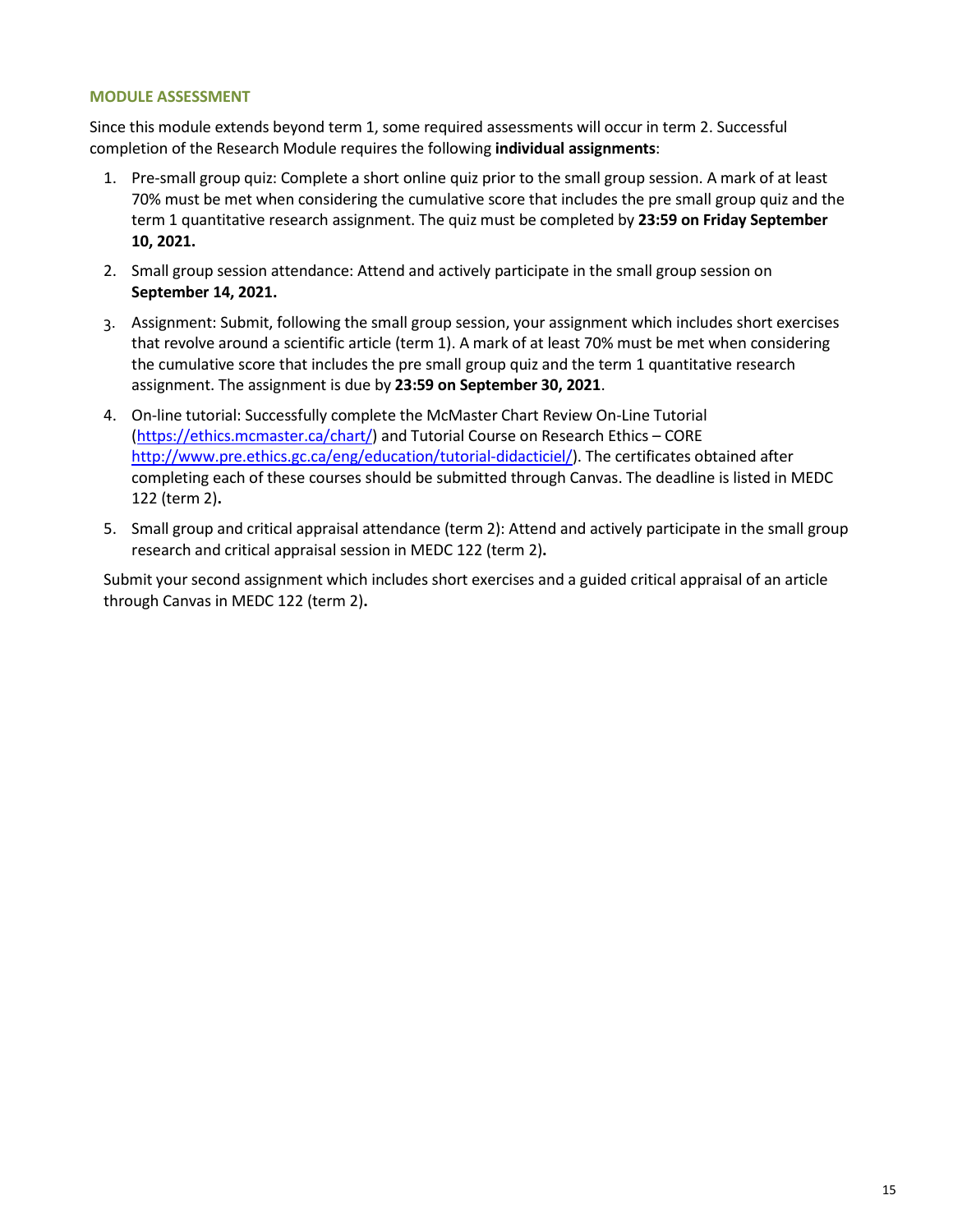#### **IMPORTANT AND RELEVANT STUDENT INFORMATION**

The following information is extremely important for your success in medical school. Please refer to th[e UGME](http://medicine.usask.ca/students/undergraduate/policies.php)  [Policies](http://medicine.usask.ca/students/undergraduate/policies.php) page and th[e Student Information Guide](http://medicine.usask.ca/students/undergraduate/curriculum-schedules-objectives.php#Aboriginalhealthinthecurriculum) for the following policies:

**UGME CONTACT INFORMATION EMAIL COMMUNICATIONS ETHICS AND PROFESSIONALISM PROGRAM EVALUATION GUIDELINES FOR PROVIDING FEEDBACK\ EMERGENCY PROCEDURES MD PROGRAM ATTENDANCE POLICY ASSESSMENT POLICY PROMOTION STANDARDS CONFLICT OF INTEREST NON-INVOLVEMENT OF HEALTH CARE PROVIDERS IN STUDENT ASSESSMENT APPEALS PROCEDURES STUDENT DISCRIMINATION, HARRASSMENT, AND MISTREATMENT PROCEDURE ACCOMMODATION OF STUDENTS WITH DISABILITIES TECHNICAL STANDARDS – ESSENTIAL SKILLS AND ABILITIES REQUIRED FOR THE STUDY OF MEDICINE <https://medicine.usask.ca/policies/com-technical-standards.php#relatedForms>**

**OFFICE OF STUDENT AFFAIRS** 

**Where a specific College of Medicine policy or procedure does not exist, the College refers to the U of S Academic Courses Policy at<http://policies.usask.ca/policies/academic-affairs/academic-courses.php>**

## **UNDERGRADUATE MEDICAL EDUCATION ASSIGNMENT SUBMISSION POLICY**

Any assignment submitted after 23:59 SK time on the specified date is deemed late (unless otherwise specified).

All due dates or timelines for assignment submission are published in the student course syllabus<sup>1</sup>.

A late assignment may still be submitted up to three consecutive calendar days (72 hours) from the original deadline for that assessment. The assignment must be submitted to the appropriate year Administrative Coordinator in Saskatoon, or the Pre-Clerkship Coordinator in Regina for years 1-2. Years 3-4 must submit to the Rotation Coordinator. The student, if submitting a late assignment that is deemed to be at or above the pass mark for that assignment will receive the pass mark for the assignment. If it is assessed as below the pass mark, the student will receive the actual grade assigned for the assignment.

Any late assignments not submitted by 23:59 on the third day will receive a mark of 0%. After this period, all mandatory assignments must still be submitted, or the student will be deemed to be missing a course

 $1$  Canvas routinely updates their systems on certain Wednesday evenings. In the event that Canvas is down for scheduled maintenance or due to technical difficulties, assignments are to be submitted by 0900 the following morning.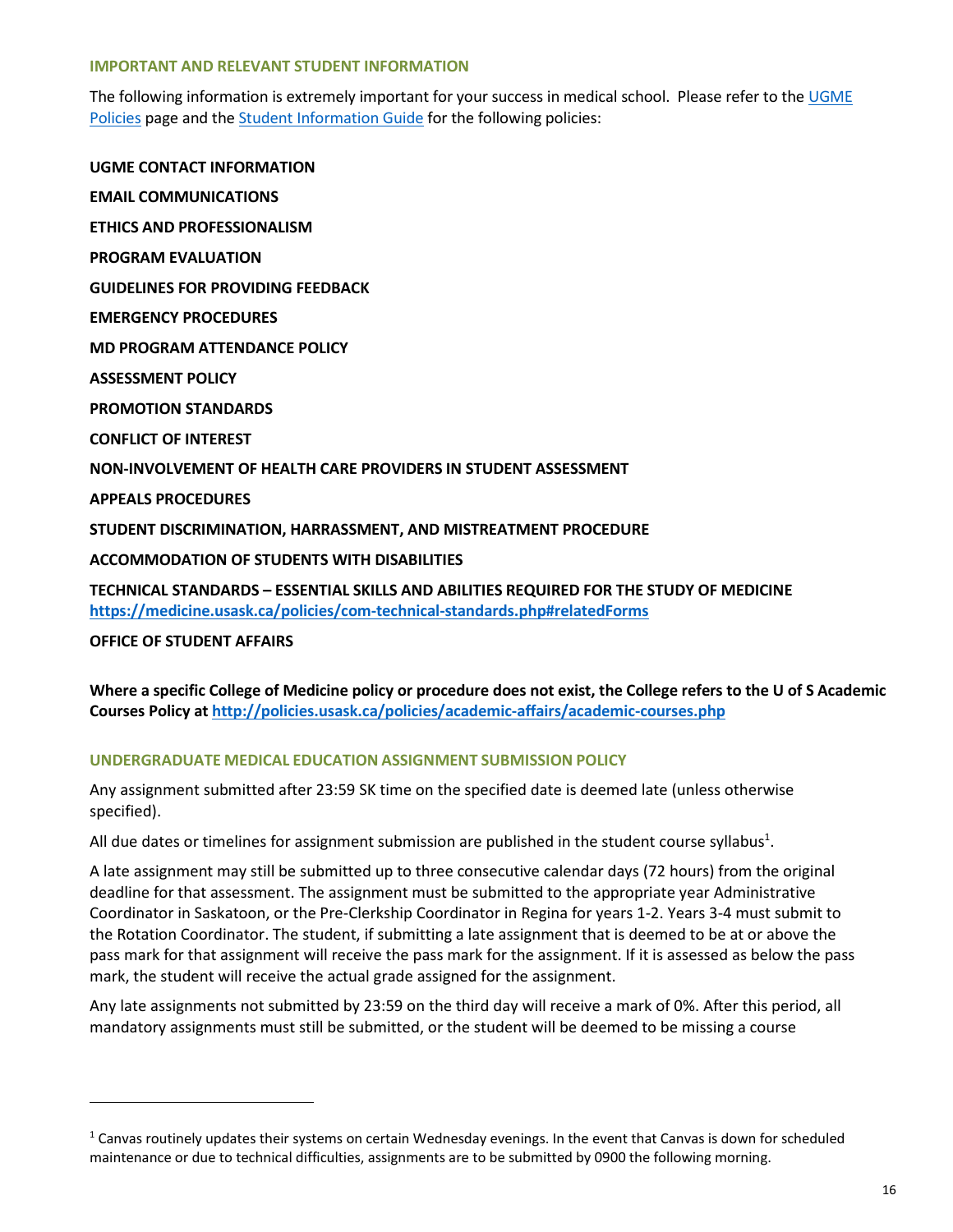component, which will result in an incomplete course. Subsequent academic consequences will be determined at the promotions committee meetings.

In addition to the consequences specified herein, students submitting mandatory assignments late should anticipate a meeting to discuss professionalism, which may result in associated documentation.

**All requests for a deferral of an assignment due date must be received a minimum of 72 hours prior to the deadline.** All such requests must be sent to the Course Director or Rotation Coordinator and copied to the relevant Administrative Coordinator. The course director, in consultation with the year chair and appropriate course/module/rotation director will make a final decision and notify the student of the outcome. Exceptional, unforeseen circumstances will be considered on an individual basis as above.

# **CITATION FORMAT**

Unless otherwise specified by the course or module director, the expected citation format is that of the International Committee of Medical Journal Editors (ICMJE). Examples of this citation format are available at [www.nlm.nih.gov/bsd/uniform\\_requirements.html](http://www.nlm.nih.gov/bsd/uniform_requirements.html)

## **PROFESSIONALISM**

Students can be deemed unsuccessful on any course assessment for not achieving course expectations of professionalism. This would include, but is not limited to, any unapproved absences from a mandatory session, and/or submission of late assignments. Students failing to meet professional expectations in the course should anticipate a meeting with the module/course directors and/or year chair to discuss the concern, which may result in associated documentation. For further information on professionalism, please refer to the UGME procedures for concerns with medical student professional behavior.

<http://medicine.usask.ca/policies/professionalism-standard-operating-procedure.php>

# **RECORDING OF THE LECTURES**

Most lectures will be recorded and posted to the course Canvas site under Course Materials. However, each lecturer reserves the right to choose whether or not their lectures will be recorded. Lecture recordings are not intended to be a replacement for attending the session but rather to enhance understanding of the concepts.

 Please remember that course recordings belong to your instructor, the University, and/or others (like a guest lecturer) depending on the circumstance of each session, and are protected by copyright. Do not download, copy, or share recordings without the explicit permission of the instructor.

 For questions about recording and use of sessions in which you have participated, including any concerns related to your privacy, please contact the UGME administrative coordinator for this course. More information on class recordings can be found in the Academic Courses Policy [https://policies.usask.ca/policies/academic](https://policies.usask.ca/policies/academic-affairs/academic-courses.php#5ClassRecordings)[affairs/academic-courses.php#5ClassRecordings.](https://policies.usask.ca/policies/academic-affairs/academic-courses.php#5ClassRecordings)

## **REQUIRED VIDEO USE:**

At times in this course you may be required to have your video on during video conferencing sessions, in order to support observation of skills, to support group learning activities, or for exam invigilation. It will be necessary for you to use of a webcam built into or connected to your computer.

For questions about use of video in your sessions, including those related to your privacy, contact your instructor.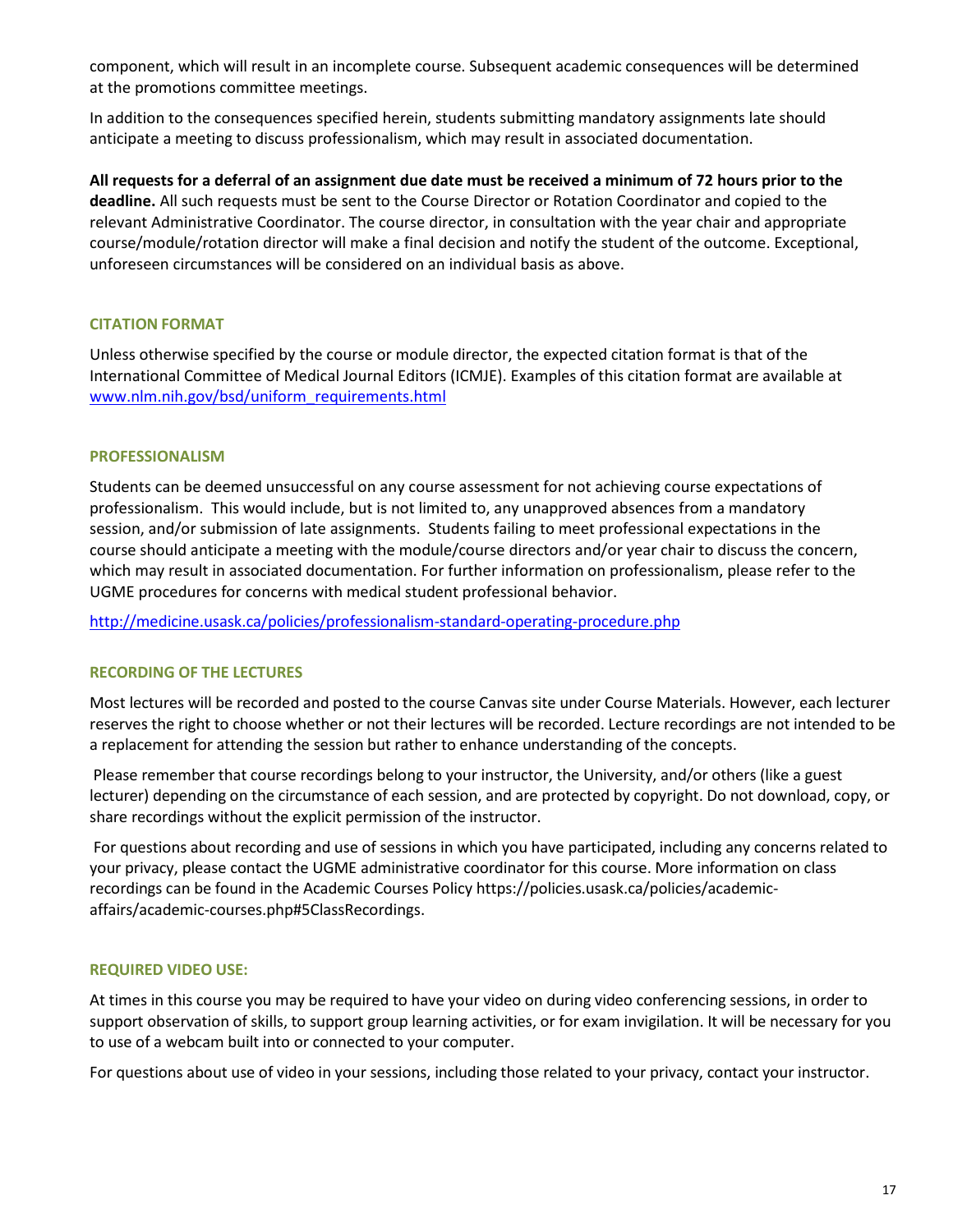## **COPYRIGHT**

Course materials are provided to you based on your registration in a class, and anything created by your professors and instructors is their intellectual property and cannot be shared without written permission. If materials are designated as open education resources (with a creative commons license) you can share and/or use in alignment with the [CC license.](https://openpress.usask.ca/authoring/chapter/creative-commons-licenses/) This includes exams, PowerPoint/PDF slides and other course notes. Additionally, other copyright-protected materials created by textbook publishers and authors may be provided to you based on license terms and educational exceptions in the Canadian Copyright Act (see [http://laws-lois.justice.gc.ca/eng/acts/C-](http://laws-lois.justice.gc.ca/eng/acts/C-42/index.html)[42/index.html\).](http://laws-lois.justice.gc.ca/eng/acts/C-42/index.html)

# **Before you copy or distribute others' copyright-protected materials, please ensure that your use of the materials is covered under the University's Fair Dealing Copyright Guidelines available**

**at** [https://library.usask.ca/copyright/general-information/fair-dealing-guidelines.php.](https://library.usask.ca/copyright/general-information/fair-dealing-guidelines.php) For example, posting others' copyright-protected materials on the open web is not covered under the University's Fair Dealing Copyright Guidelines, and doing so requires permission from the copyright holder.

For more information about copyright, please visit [https://library.usask.ca/copyright/index.phpw](https://library.usask.ca/copyright/index.php)here there is information for students available a[t https://library.usask.ca/copyright/students/rights.php,](https://library.usask.ca/copyright/students/rights.php) or contact the University's Copyright Coordinator at<mailto:copyright.coordinator@usask.ca>or 306-966-8817.

## **INTEGRITY DEFINED (FROM THE OFFICE OF THE UNIVERSITY SECRETARY)**

Although learning in a remote context is different, the rules and principles governing academic integrity remain the same. If you ever have questions about what may or may not be permitted, ask your instructor. Students have found it especially important to clarify rules related to exams administered remotely and to follow these carefully and completely.

The University of Saskatchewan is committed to the highest standards of academic integrity ([https://academic](https://academic-integrity.usask.ca/)[integrity.usask.ca/](https://academic-integrity.usask.ca/)). Academic misconduct is a serious matter and can result in grade penalties, suspension, and expulsion.

# **Prepare for Integrity**

Students are expected to act with academic integrity.

- Students are encouraged to complete the Academic Integrity Tutorial to understand the fundamental values of academic integrity and how to be a responsible scholar and member of the USask community (tutorial link: [https://libguides.usask.ca/AcademicIntegrityTutorial\)](https://libguides.usask.ca/AcademicIntegrityTutorial) .
- Students can access campus resources that support development of study skills, time and stress management, and ethical writing practices important for maintaining academic integrity and avoiding academic misconduct.

# **Responses to Misconduct**

Students are expected to be familiar with the academic misconduct regulations [\(https://governance.usask.ca/student-conduct-appeals/academic-misconduct.php#About\)](https://governance.usask.ca/student-conduct-appeals/academic-misconduct.php#About).

- Definitions appear in Section II of the academic misconduct regulations.
- The academic misconduct regulations apply regardless of type of assessment or presence of supervision during assessment completion.
- Students are advised to ask for clarification as to the specific expectations and rules for assessments in all of their courses.
- Students are urged to avoid any behaviour that could result in suspicions of cheating, plagiarism, misrepresentation of facts. Students should note that posting copyrighted course materials (e.g., notes, questions, assignments or exams) to third party websites or services or other forum or media without permission is an academic or non-academic misconduct offense.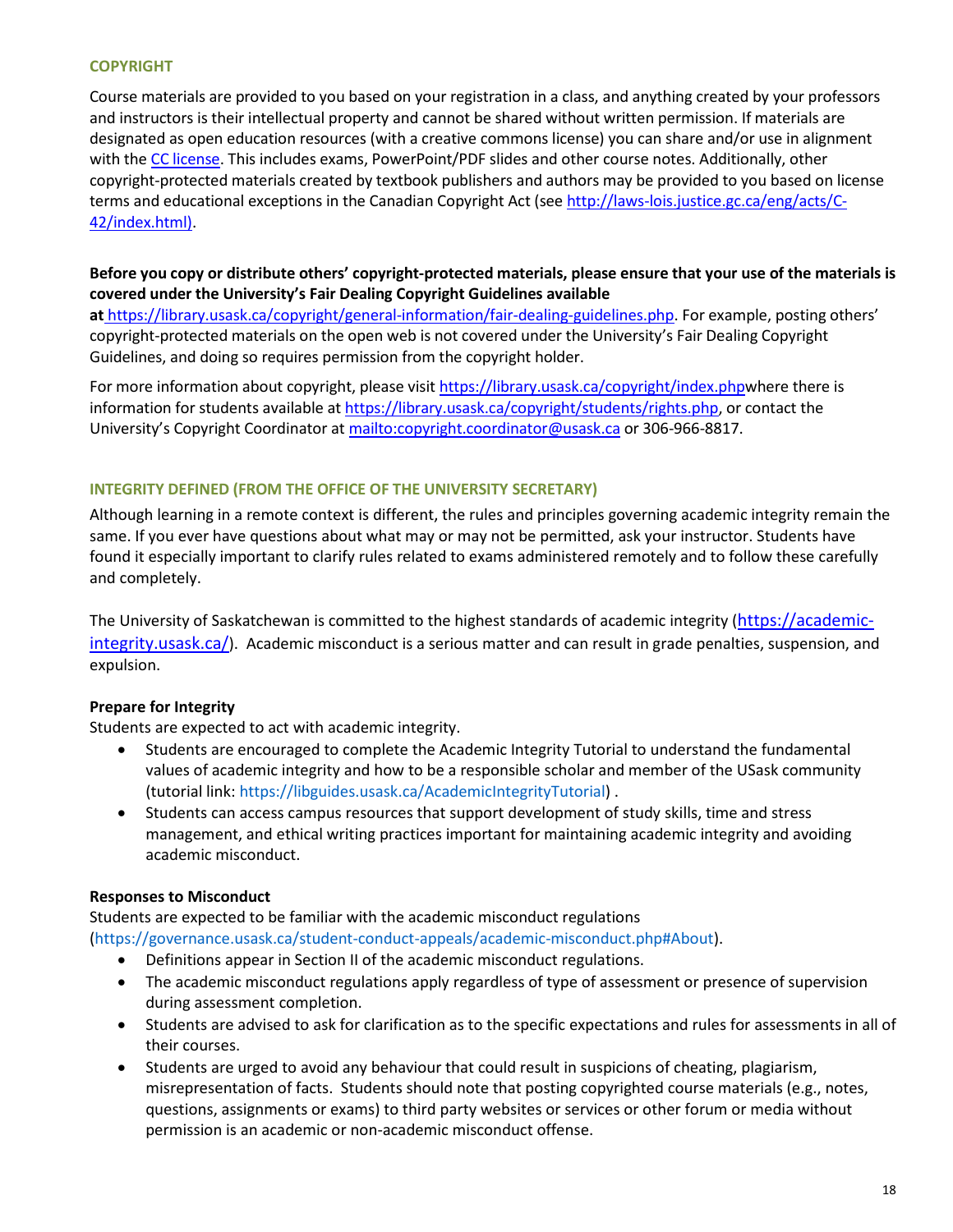Non-academic offenses are dealt with under th[e Standard of Student Conduct in NonAcademic Matters and](https://governance.usask.ca/student-conduct-appeals/non-academic-misconduct.php)  [Regulations and Procedures for Resolution of Complaints and Appeals](https://governance.usask.ca/student-conduct-appeals/non-academic-misconduct.php)

## **EXAMINATIONS WITH ACCESS AND EQUITY SERVICES (AES)**

Students who have disabilities (learning, medical, physical, or mental health) are strongly encouraged to register with Access and Equity Services (AES) if they have not already done so. Students who suspect they may have disabilities should contact the Student Affairs Coordinator at the Office of Student Affairs (OSA) for advice and referrals. In order to access AES programs and supports, students must follow AES policy and procedures. For more information[, www.students.usask.ca/aes](http://www.students.usask.ca/aes) or contact AES at (306) 966-7273 or [aes@usask.ca.](mailto:aes@usask.ca)

Students registered with AES may request alternative arrangements for mid-term and final examinations.

Students must arrange such accommodations through the Office of Student Affairs (OSA) by the stated deadlines. Instructors shall provide the examinations for students who are being accommodated by the deadlines established by AES.

## **STUDENT SUPPORTS**

## **COLLEGE OF MEDICINE, OFFICE OF STUDENT AFFAIRS**

Student Affairs offers confidential support and advocacy at arm's length from the academic offices.

For more information please contact:

COM Student Affairs Coordinator (Saskatoon), Edith Conacher at [edith.conacher@usask.ca o](mailto:edith.conacher@usask.ca)r (306) 966-4751

COM and the School of Rehabilitation Science Coordinator (Saskatoon), Bev Digout at [bev.digout@usask.ca](mailto:bev.digout@usask.ca) or (306) 966-8224

Administrative Assistant, Kacia Whilby (Saskatoon) a[t kacia.whilby@usask.ca](mailto:chelsea.malkowich@usask.ca) or (306) 966-7331

## **ACADEMIC HELP FOR STUDENTS**

The University Library offers a range of learning and academic support to assist USask undergrad and graduate students. For information on specific services, please see the Learning page on the Library web site [https://library.usask.ca/support/learning.php.](https://library.usask.ca/support/learning.php)

Remote learning support informatio[n https://students.usask.ca/remote-learning/index.php](https://students.usask.ca/remote-learning/index.php)

Class and study tip[s https://students.usask.ca/remote-learning/class-and-study-tips.php](https://students.usask.ca/remote-learning/class-and-study-tips.php)

Remote learning tutorial https://libguides.usask.ca/remote learning

Study skills materials for online learning https://libguides.usask.ca/studyskills

A guide on netiquette, principles to guide respectful online learning interaction[s https://teaching.usask.ca/remote](https://teaching.usask.ca/remote-teaching/netiquette.php)[teaching/netiquette.php](https://teaching.usask.ca/remote-teaching/netiquette.php)

## **TEACHING, LEARNING AND STUDENT EXPERIENCE**

Teaching, Learning and Student Experience (TLSE) provides developmental and support services and programs to students and the university community. For more information, see the students' web site [http://students.usask.ca.](http://students.usask.ca/)

## **FINANCIAL SUPPORT**

Any student who faces challenges securing their food or housing and believes this may affect their performance in the course is urged to contact Student Central [\(https://students.usask.ca/student-central.php\)](https://students.usask.ca/student-central.php).